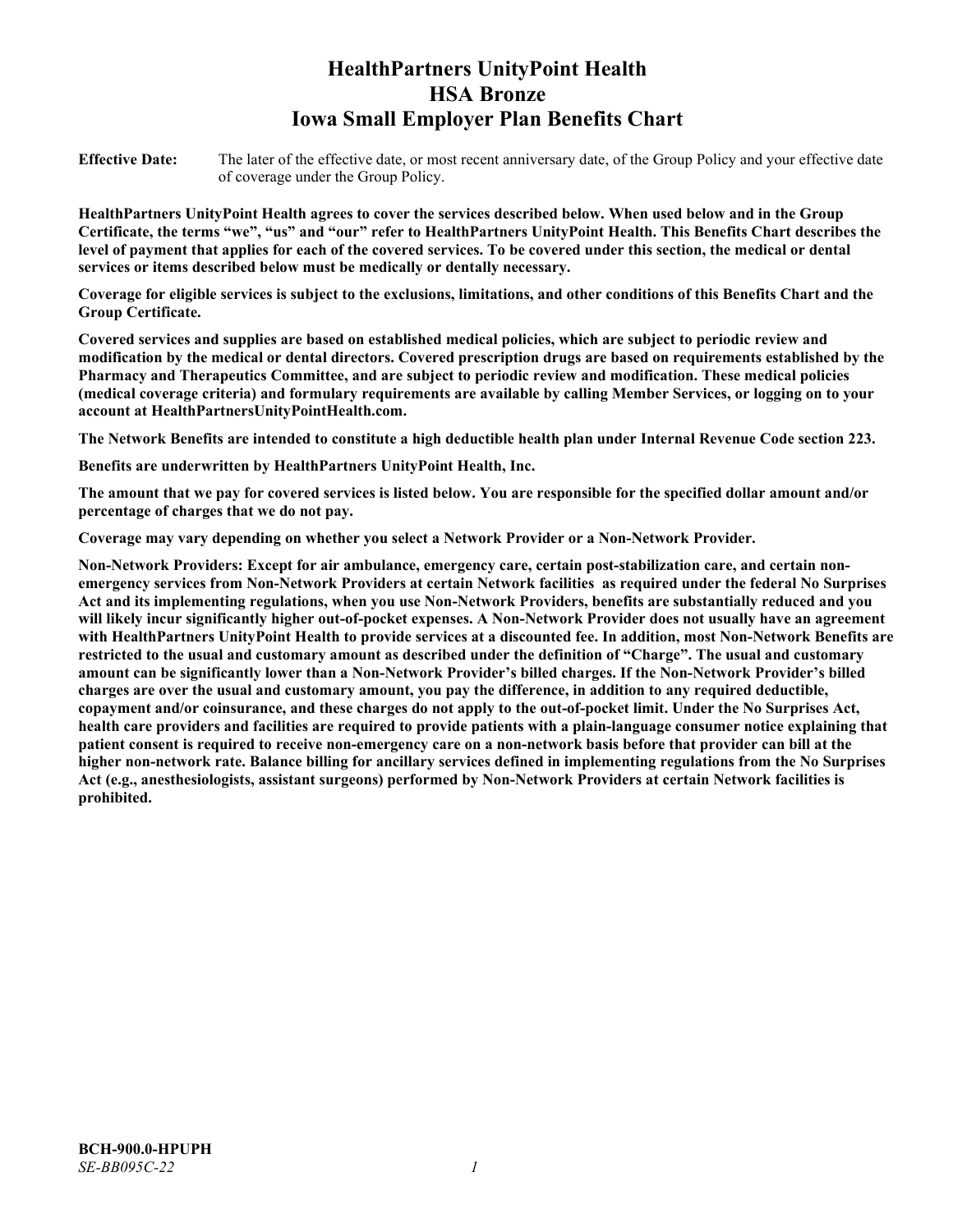# **These definitions apply to this Benefits Chart. They also apply to the Group Certificate.**

| <b>Biosimilar drug:</b> | A prescription drug, approved by the Food and Drug Administration (FDA), that the FDA has<br>determined is biosimilar to and interchangeable with a biological brand name drug. Biosimilar<br>drugs are not considered generic drugs and are not covered under the generic drug benefit.                                                                                                                                                                                                                                                                                                                                           |
|-------------------------|------------------------------------------------------------------------------------------------------------------------------------------------------------------------------------------------------------------------------------------------------------------------------------------------------------------------------------------------------------------------------------------------------------------------------------------------------------------------------------------------------------------------------------------------------------------------------------------------------------------------------------|
| <b>Brand name drug:</b> | A prescription drug, approved by the Food and Drug Administration (FDA), that is<br>manufactured, sold, or licensed for sale under a trademark by the pharmaceutical company that<br>originally researched and developed the drug. Brand name drugs have the same active-ingredient<br>formula as the generic version of the drug. However, generic drugs are manufactured and sold by<br>other drug manufacturers and are generally not available until after the patent on the brand name<br>drug has expired. A few brand name drugs may be covered at the generic drug benefit level if<br>this is indicated on the formulary. |
| Calendar year:          | This is the 12-month period beginning 12:01 A.M. central time, on January 1, and ending 12:00<br>A.M. central time of the next following December 31.                                                                                                                                                                                                                                                                                                                                                                                                                                                                              |
| Charge:                 | For covered services delivered by participating Network Providers, is the provider's discounted<br>charge for a given medical/surgical service, procedure or item.                                                                                                                                                                                                                                                                                                                                                                                                                                                                 |
|                         | For covered services delivered by Non-Network providers, a contracted rate may apply if such<br>arrangement is available to HealthPartners UnityPoint Health.                                                                                                                                                                                                                                                                                                                                                                                                                                                                      |
|                         | For the Usual and Customary Charge for covered services delivered by Non-Network Providers,<br>our payment is calculated using one of the following options to be determined at the discretion of<br>HealthPartners UnityPoint Health: 1) a percentage of the Medicare fee schedule; 2) a comparable<br>schedule if the service is not on the Medicare fee schedule; or 3) a commercially reasonable rate<br>for such service.                                                                                                                                                                                                     |
|                         | The usual and customary charge is the maximum amount allowed that we consider in the<br>calculation of the payment of charges incurred for certain covered services. You must pay for<br>any charges above the usual and customary charge, and they do not apply to the out-of-pocket<br>limit.                                                                                                                                                                                                                                                                                                                                    |
|                         | A charge is incurred for covered ambulatory medical and surgical services, on the date the<br>service or item is provided. A charge is incurred for covered inpatient services, on the date of<br>admission to a hospital. To be covered, a charge must be incurred on or after your effective date<br>and on or before the termination date.                                                                                                                                                                                                                                                                                      |
| Copayment/coinsurance:  | The specified dollar amount, or percentage, of charges incurred for covered services, which we<br>do not pay, but which you must pay, each time you receive certain medical services, procedures<br>or items. Our payment for those covered services or items begins after the copayment or<br>coinsurance is satisfied. Covered services or items requiring a copayment or coinsurance are<br>specified in this Benefits Chart.                                                                                                                                                                                                   |
|                         | For services provided by a Network Provider:                                                                                                                                                                                                                                                                                                                                                                                                                                                                                                                                                                                       |
|                         | An amount which is listed as a flat dollar copayment is applied to a Network Provider's<br>discounted charges for a given service. However, if the Network Provider's discounted charge<br>for a service or item is less than the flat dollar copayment, you will pay the Network Provider's<br>discounted charge. An amount which is listed as a percentage of charges or coinsurance is based<br>on the Network Provider's discounted charges, calculated at the time the claim is processed,<br>which may include an agreed upon fee schedule rate for case rate or withhold arrangements.                                      |
|                         | For services provided by a Non-Network Provider:                                                                                                                                                                                                                                                                                                                                                                                                                                                                                                                                                                                   |
|                         | Any copayment or coinsurance is applied to the lesser of the provider's charges or the usual and<br>customary charge for a service.                                                                                                                                                                                                                                                                                                                                                                                                                                                                                                |
|                         | A copayment or coinsurance is due at the time a service is provided, or when billed by the<br>provider.                                                                                                                                                                                                                                                                                                                                                                                                                                                                                                                            |
|                         |                                                                                                                                                                                                                                                                                                                                                                                                                                                                                                                                                                                                                                    |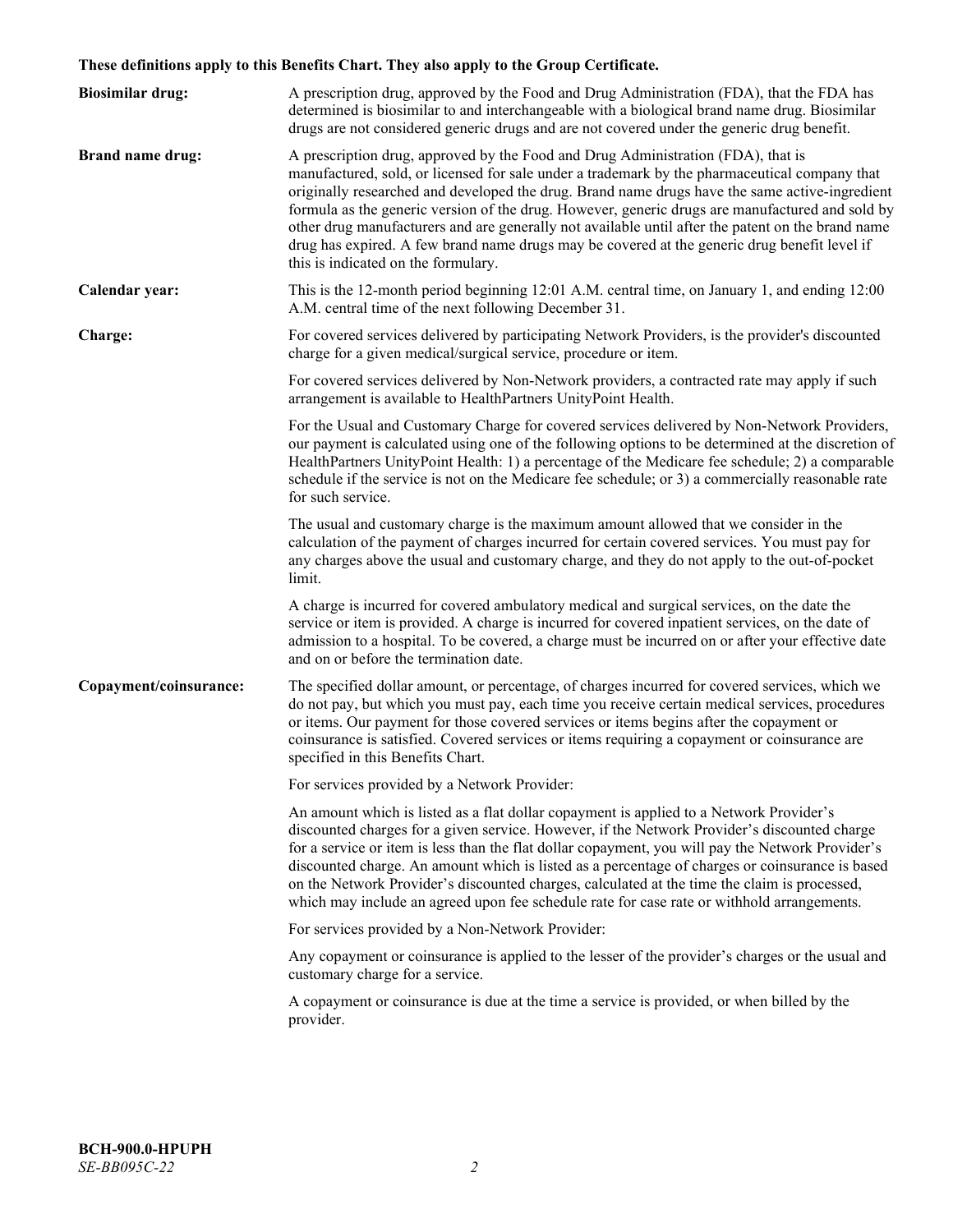| Deductible:               | The specified dollar amount of charges incurred for covered services, which we do not pay, but<br>an enrollee or a family has to pay first in a calendar year. Our payment for those services or items<br>begins after the deductible is satisfied. For Network Providers, the amount of the charges that<br>apply to the deductible are based on the Network Provider's discounted charges, calculated at the<br>time the claim is processed, which may include an agreed upon fee schedule rate for case rate or<br>withhold arrangements. For Non-Network Providers, the amount of charges that apply to the<br>deductible are the lesser of the provider's charges or the usual and customary charge for a<br>service. |
|---------------------------|----------------------------------------------------------------------------------------------------------------------------------------------------------------------------------------------------------------------------------------------------------------------------------------------------------------------------------------------------------------------------------------------------------------------------------------------------------------------------------------------------------------------------------------------------------------------------------------------------------------------------------------------------------------------------------------------------------------------------|
|                           | Any amounts paid or reimbursed by a third party, including but not limited to: point of service<br>rebates, manufacturer coupons, manufacturer debit cards or other forms of direct reimbursement<br>to an insured for a product or service, will not apply toward your deductible, to the extent<br>permitted under state and federal law.                                                                                                                                                                                                                                                                                                                                                                                |
|                           | Your plan has an embedded deductible. This means once an insured meets the individual<br>deductible, the plan begins paying benefits for that person. If two or more members of the family<br>meet the family deductible, the plan begins paying benefits for all members of the family,<br>regardless of whether each insured has met the individual deductible. However, an insured may<br>not contribute more than the individual deductible toward the family deductible.                                                                                                                                                                                                                                              |
|                           | All services are subject to the deductible, unless otherwise indicated below in this Benefits Chart.                                                                                                                                                                                                                                                                                                                                                                                                                                                                                                                                                                                                                       |
| Formulary:                | This is a current list, which may be revised from time to time, of prescription drugs, medications,<br>equipment and supplies covered by us as indicated in this Benefits Chart which are covered at the<br>highest benefit level. Some drugs on the formulary may require prior authorization to be covered<br>as formulary drugs. The formulary, and information on drugs that require prior authorization, are<br>available by calling Member Services, or logging on to your account at<br>HealthPartnersUnityPointHealth.com.                                                                                                                                                                                         |
| Generic drug:             | A prescription drug, approved by the Food and Drug Administration (FDA) that the FDA has<br>determined is comparable to a brand name drug product in dosage form, strength, route of<br>administration, quality, intended use and documented bioequivalence. Generally, generic drugs<br>cost less than brand name drugs. Some brand name drugs may be covered at the generic drug<br>benefit level if this is indicated on the formulary.                                                                                                                                                                                                                                                                                 |
| Lifetime maximum benefit: | The specified coverage limit actually paid by us for services and/or charges incurred by you for a<br>given procedure or diagnosis. Payment of benefits under this Benefits Chart ceases when that<br>lifetime maximum benefit is reached. You have to pay for any subsequent charges. Essential<br>health benefits are not subject to any lifetime maximums.                                                                                                                                                                                                                                                                                                                                                              |
| Non-formulary drug:       | This is a prescription drug, approved by the Food and Drug Administration (FDA), that is not on<br>the formulary, is medically necessary and is not investigative or otherwise excluded under the<br>Certificate.                                                                                                                                                                                                                                                                                                                                                                                                                                                                                                          |
| Out-of-pocket expenses:   | You pay the specified copayments/coinsurance and deductibles applicable for particular services,<br>subject to the out-of-pocket limits described below. These amounts are in addition to the monthly<br>premium payments.                                                                                                                                                                                                                                                                                                                                                                                                                                                                                                 |
| Out-of-pocket limit:      | You pay the copayments/coinsurance and deductibles for covered services, to the individual or<br>family out-of-pocket limits. Thereafter we cover 100% of charges incurred for all other covered<br>services, for the rest of the calendar year. You pay amounts greater than the out-of-pocket limits<br>if you exceed any lifetime maximum benefit or any visit or day limits. Essential health benefits<br>are not subject to any lifetime maximums.                                                                                                                                                                                                                                                                    |
|                           | Non-Network Benefits above the usual and customary charge (see definition of charge above) do<br>not apply to the out-of-pocket limit.                                                                                                                                                                                                                                                                                                                                                                                                                                                                                                                                                                                     |
|                           | Non-Network Benefits for transplant surgery do not apply to the out-of-pocket limit.                                                                                                                                                                                                                                                                                                                                                                                                                                                                                                                                                                                                                                       |
|                           | Any amounts paid or reimbursed by a third party, including but not limited to: point of service<br>rebates, manufacturer coupons, manufacturer debit cards or other forms of direct reimbursement<br>to an insured for a product or service, will not apply as an out-of-pocket expense, to the extent<br>permitted under state and federal law.                                                                                                                                                                                                                                                                                                                                                                           |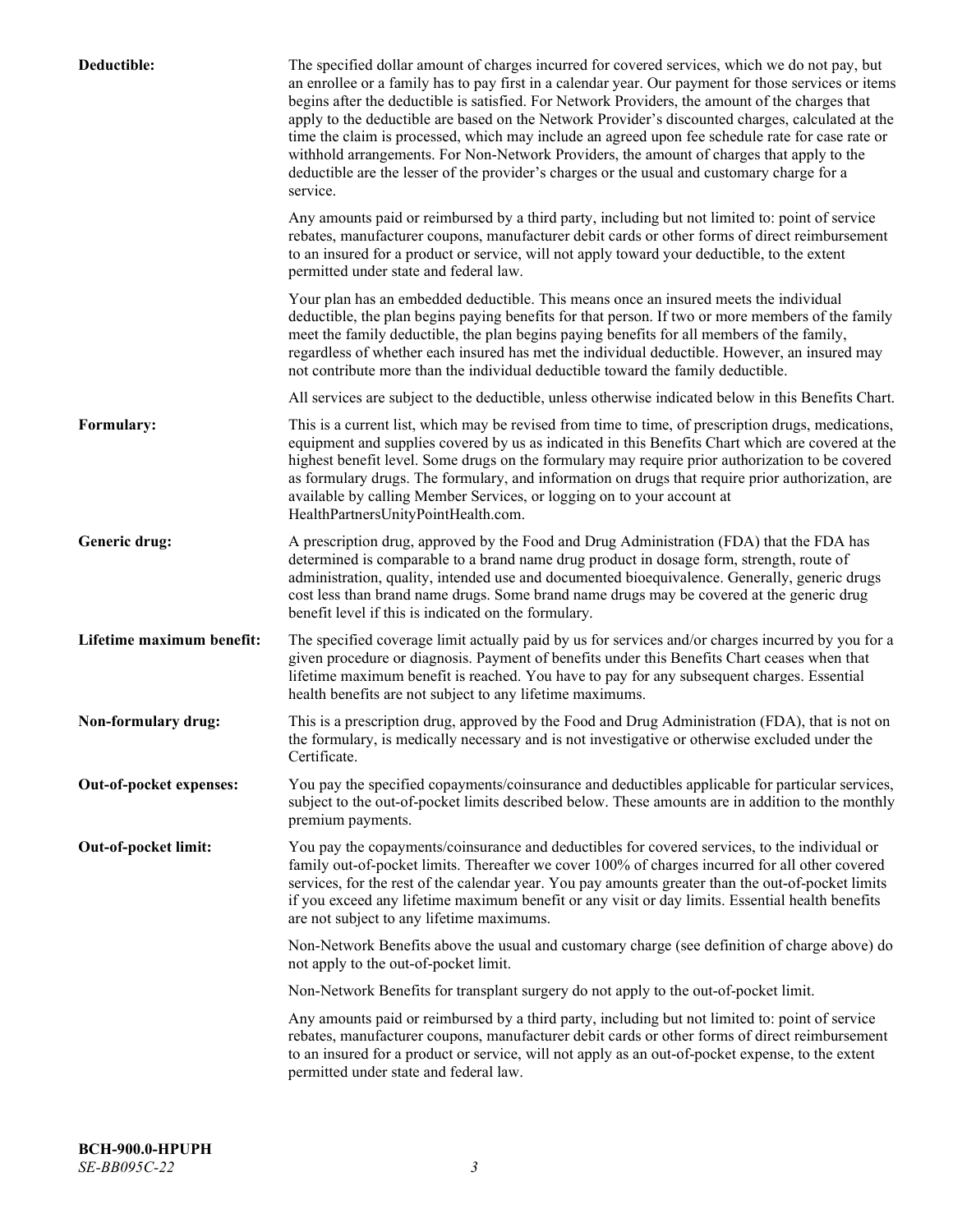You are responsible to keep track of the out-of-pocket expenses. Contact our Member Services department for assistance in determining the amount paid by the enrollee for specific eligible services received. Claims for reimbursement under the out-of-pocket limit provisions are subject to the same time limits and provisions described under the "Claims Provisions" section of the Certificate. **Specialty drug list:** This is a current list, which may be revised from time to time, of prescription drugs, medications, equipment and supplies, which are typically bio-pharmaceuticals. The purpose of a specialty drug list is to facilitate enhanced monitoring of complex therapies used to treat specific conditions. Specialty drugs are covered by us as indicated in this Benefits Chart. The specialty drug list is available by calling Member Services, or logging on to your account at [HealthPartnersUnityPointHealth.com.](https://www.healthpartnersunitypointhealth.com/)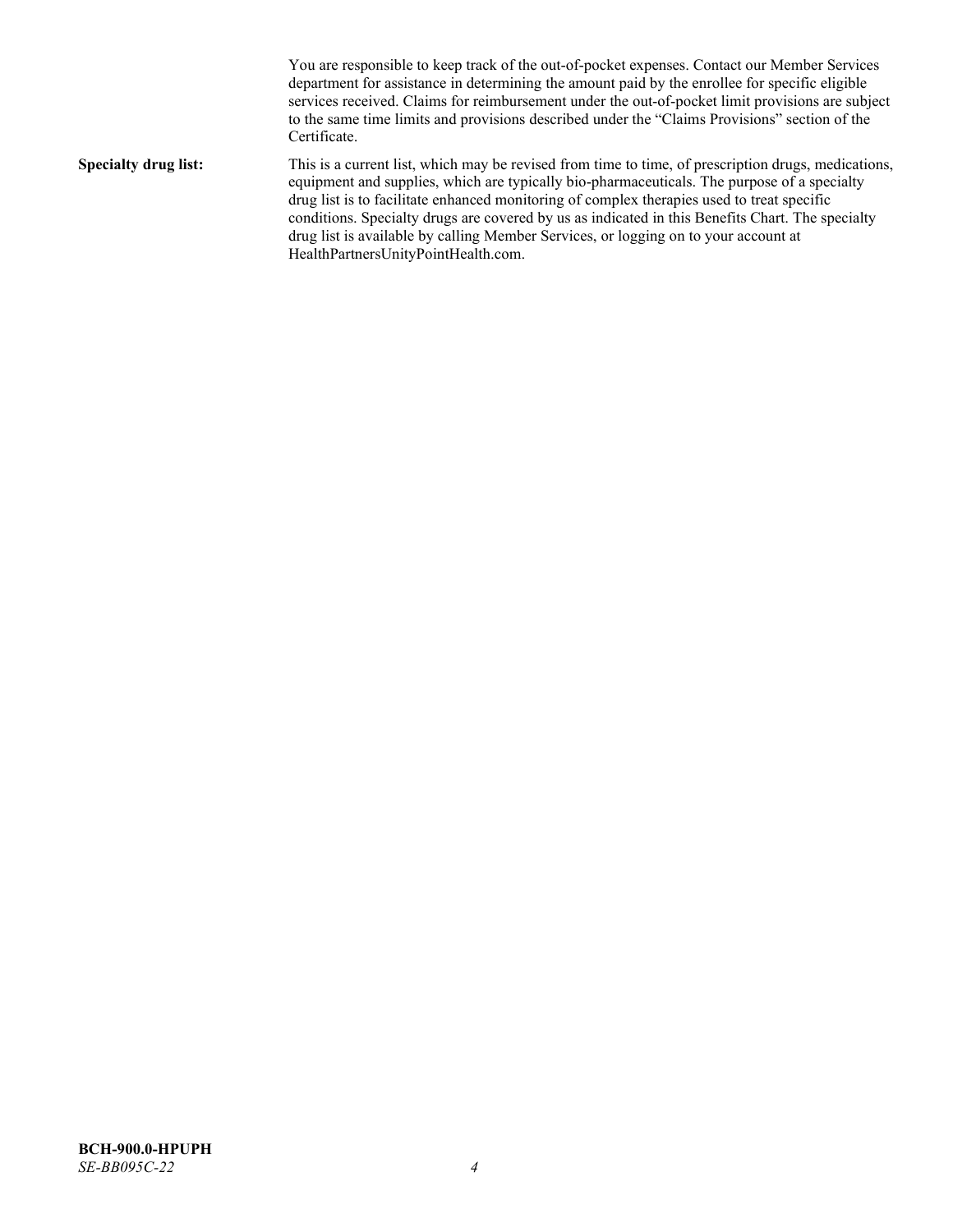# **DEDUCTIBLES, OUT-OF-POCKET LIMITS AND LIFETIME MAXIMUMS**

#### **Individual calendar year deductible**

| <b>Network Benefits</b> | <b>Non-Network Benefits</b> |
|-------------------------|-----------------------------|
| \$6,500                 | \$10,000                    |

#### **Family calendar year deductible**

| <b>Network Benefits</b> | <b>Non-Network Benefits</b> |
|-------------------------|-----------------------------|
| \$13,000                | \$20,000                    |

Separate deductibles must be satisfied under the Network Benefits and Non-Network Benefits.

Your plan has an embedded deductible. This means once an insured meets the individual deductible, the plan begins paying benefits for that person. If two or more members of the family meet the family deductible, the plan begins paying benefits for all members of the family, regardless of whether each insured has met the individual deductible. However, an insured may not contribute more than the individual deductible toward the family deductible.

Any amounts paid or reimbursed by a third party, including but not limited to: point of service rebates, manufacturer coupons, manufacturer debit cards or other forms of direct reimbursement to an insured for a product or service, will not apply toward your deductible, to the extent permitted under state and federal law.

#### **Individual calendar year out-of-pocket limit**

| <b>Network Benefits</b> | <b>Non-Network Benefits</b> |
|-------------------------|-----------------------------|
| \$7,000                 | \$30,000                    |

#### **Family calendar year out-of-pocket limit**

| <b>Network Benefits</b> | <b>Non-Network Benefits</b> |
|-------------------------|-----------------------------|
| \$14,000                | \$60,000                    |

Separate out-of-pocket limits must be satisfied under the Network Benefits and Non-Network Benefits.

Non-Network Benefits above the usual and customary charge will not apply toward the individual or family out-of-pocket limit.

Non-Network Benefits for transplant surgery do not apply to the out-of-pocket limit.

Any amounts paid or reimbursed by a third party, including but not limited to: point of service rebates, manufacturer coupons, manufacturer debit cards or other forms of direct reimbursement to an insured for a product or service, will not apply as an out-ofpocket expense, to the extent permitted under state and federal law.

#### **Lifetime maximum benefit for bariatric surgery**

| <b>Network Benefits</b> | <b>Non-Network Benefits</b> |
|-------------------------|-----------------------------|
| <sup>I</sup> Inlimited. | \$5,000                     |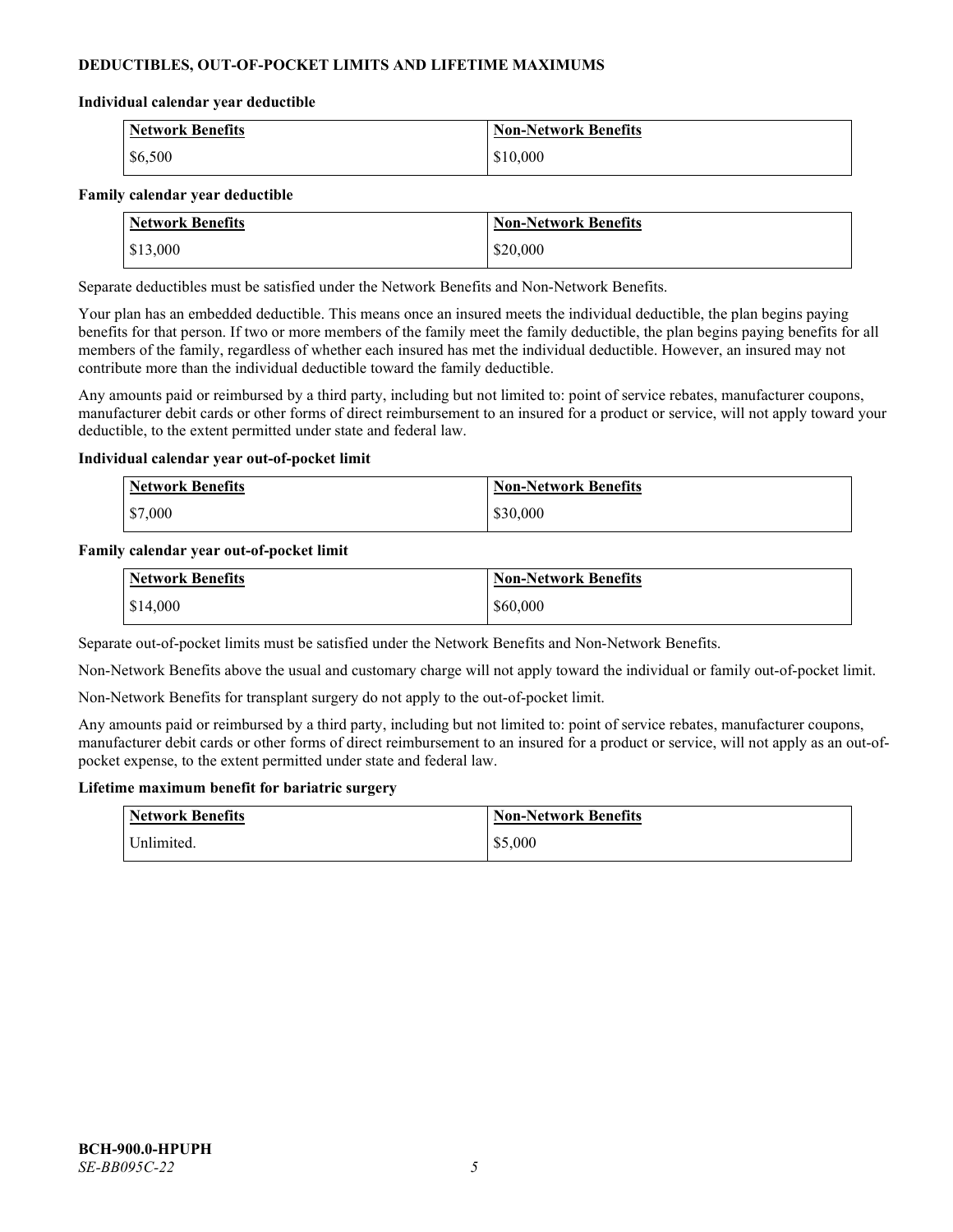# **AMBULANCE AND MEDICAL TRANSPORTATION**

#### **Covered Services:**

We cover ambulance and medical transportation for medical emergencies.

We also cover medically necessary, non-emergency ground and air medical transportation if it meets our coverage criteria.

Under the No Surprises Act, non-network air ambulance providers may not bill patients for more than their cost-sharing responsibility for the corresponding Network service.

Covered services and supplies are based on established medical policies, which are subject to periodic review and modification by the medical or dental directors. These medical policies (medical coverage criteria) and applicable prior authorization requirements are available by calling Member Services, or logging on to your account at [HealthPartnersUnityPointHealth.com.](https://www.healthpartnersunitypointhealth.com/)

| <b>Network Benefits</b>      | <b>Non-Network Benefits</b> |
|------------------------------|-----------------------------|
| 70% of the charges incurred. | See Network Benefits.       |

#### **Not Covered:**

See "Services Not Covered" in the Group Certificate.

# **BEHAVIORAL HEALTH SERVICES**

#### **Covered Services:**

Covered services are based on established medical policies, which are subject to periodic review and modification by the medical directors. These medical policies (medical coverage criteria) are available by calling Member Services, or logging on to your account at [HealthPartnersUnityPointHealth.com.](https://www.healthpartnersunitypointhealth.com/)

# **Mental health services**

We cover services for mental health diagnoses as described in the Diagnostic and Statistical Manual of Mental Disorders – Fifth Edition (DSM-5) (most recent edition).

**Outpatient services including intensive outpatient and day treatment services:** We cover medically necessary outpatient professional mental health services for evaluation, crisis intervention, and treatment of mental health disorders.

A comprehensive diagnostic assessment will be used as the basis for a determination by a mental health professional, concerning the appropriate treatment and the extent of services required.

Outpatient services we cover for a diagnosed mental health condition include the following:

- Individual, group, family, and multi-family therapy;
- Medication management provided by a physician, certified nurse practitioner, or physician's assistant;
- Psychological testing services for the purposes of determining the differential diagnoses and treatment planning for patients currently receiving behavioral health services;
- Day treatment and intensive outpatient services in a licensed program;
- Partial hospitalization services in a licensed hospital or community mental health center;
- Psychotherapy and nursing services provided in the home if authorized by us; and
- Treatment for gender dysphoria.

| <b>Network Benefits</b>      | <b>Non-Network Benefits</b>  |
|------------------------------|------------------------------|
| 70% of the charges incurred. | 50% of the charges incurred. |

#### **Group therapy**

| <b>Network Benefits</b>      | <b>Non-Network Benefits</b>  |
|------------------------------|------------------------------|
| 70% of the charges incurred. | 50% of the charges incurred. |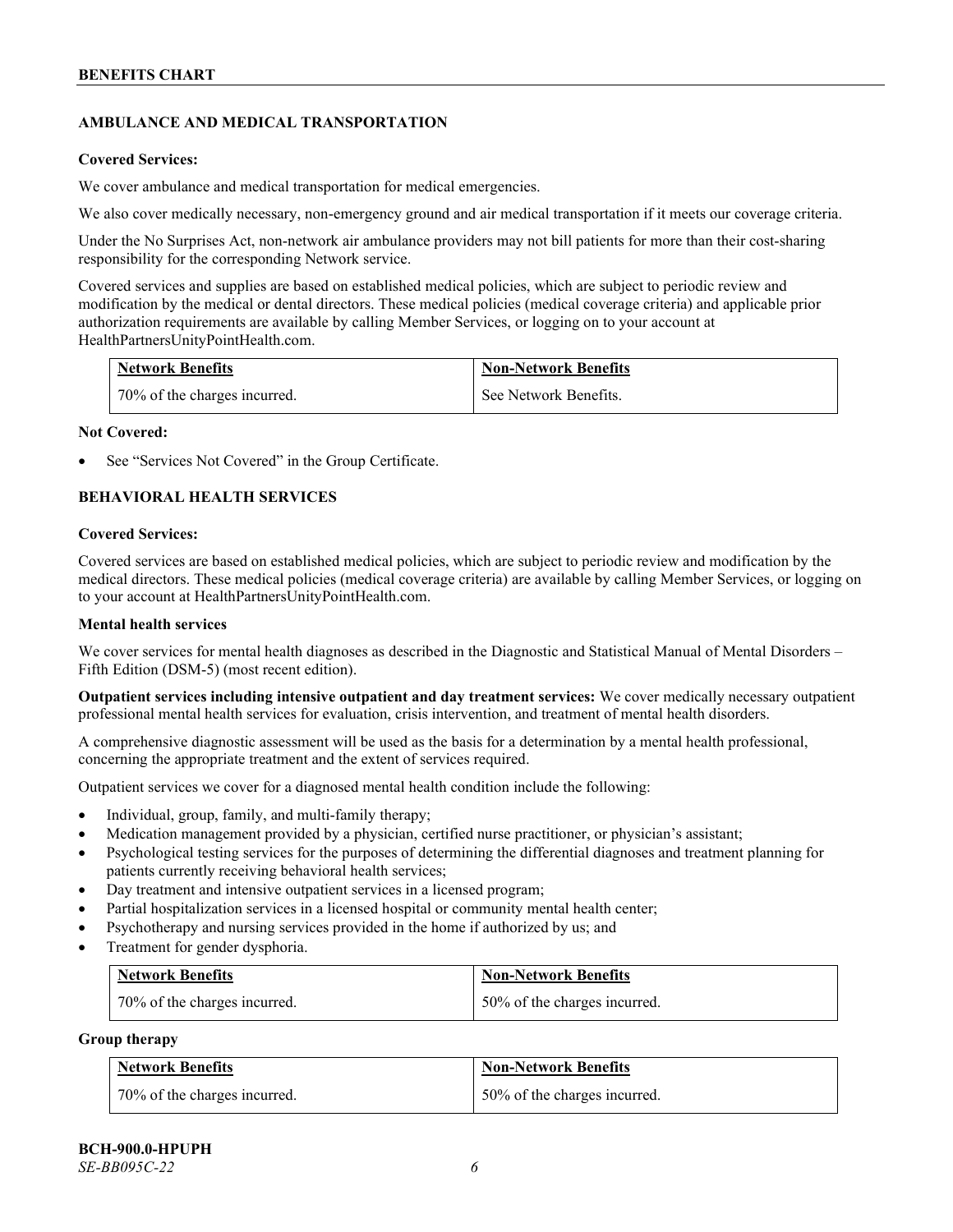**Inpatient services, including mental health residential treatment services:** We cover the following:

- Medically necessary inpatient services in a hospital and professional services for treatment of mental health disorders. Medical stabilization is covered under inpatient hospital services in the "Hospital and Skilled Nursing Facility Services" section; and
- Medically necessary mental health residential treatment services. This care must be authorized by us and provided by a hospital or residential behavioral health treatment facility licensed by the local state or Department of Health and Human Services. Services not covered under this benefit include halfway houses, group homes, extended care facilities, shelter services, correctional services, detention services, transitional services, group residential services, foster care services and wilderness programs.

| <b>Network Benefits</b>      | <b>Non-Network Benefits</b>  |
|------------------------------|------------------------------|
| 70% of the charges incurred. | 50% of the charges incurred. |

#### **Substance use disorder (SUD) services**

We cover medically necessary services for assessments by a licensed alcohol and drug counselor and treatment of substance use disorders as defined in the latest edition of the DSM-5.

**Outpatient services, including intensive outpatient and day treatment services:** We cover medically necessary outpatient professional services for the diagnosis and treatment of substance use disorder. Substance use disorder treatment services must be provided by a program licensed by the local Department of Health and Human Services.

Outpatient services we cover for a diagnosed substance use disorder include the following:

- Individual, group, family, and multi-family therapy provided in an office setting;
- Opiate replacement therapy including methadone and buprenorphine treatment; and
- Day treatment and intensive outpatient services in a licensed program.

| <b>Network Benefits</b>      | <b>Non-Network Benefits</b>  |
|------------------------------|------------------------------|
| 70% of the charges incurred. | 50% of the charges incurred. |

**Inpatient services:** We cover the following:

- Medically necessary inpatient services in a hospital or primary residential treatment in a licensed substance use disorder treatment center. Primary residential treatment is an intensive residential treatment program of limited duration, typically 30 days or less.
- Services provided in a hospital that is licensed by the local state and accredited by Medicare; and
- Detoxification services in a hospital or community detoxification facility if it is licensed by the local Department of Health and Human Services.

| <b>Network Benefits</b>      | <b>Non-Network Benefits</b>  |
|------------------------------|------------------------------|
| 70% of the charges incurred. | 50% of the charges incurred. |

**Not Covered:**

See "Services Not Covered" in the Group Certificate.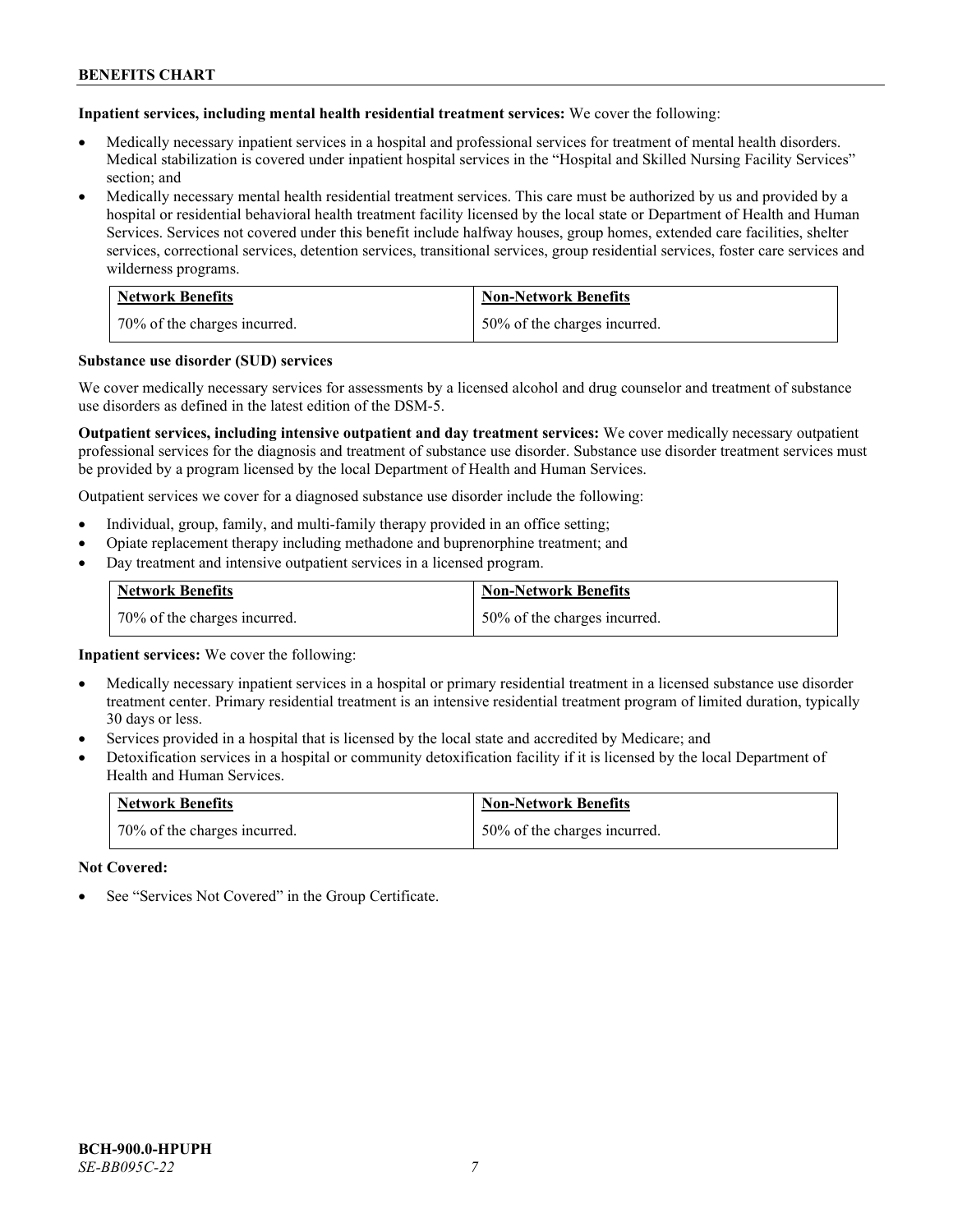# **CHIROPRACTIC SERVICES**

## **Covered Services:**

We cover chiropractic services for rehabilitative care. Chiropractic services are adjustments to any abnormal articulations of the human body, especially those of the spinal column, for the purpose of giving freedom of action to impinged nerves that may cause pain or deranged function.

Massage therapy which is performed in conjunction with other treatment/modalities by a chiropractor, is part of a prescribed treatment plan and is not billed separately is covered.

| <b>Network Benefits</b>      | <b>Non-Network Benefits</b>  |
|------------------------------|------------------------------|
| 70% of the charges incurred. | 50% of the charges incurred. |

**Not Covered:**

- Massage therapy for the purpose of comfort or convenience of the insured.
- See "Services Not Covered" in the Group Certificate.

# **CLINICAL TRIALS**

#### **Covered Services:**

We cover certain routine services if you participate in a Phase I, Phase II, Phase III or Phase IV clinical trial that is conducted in relation to the prevention, detection, or treatment of cancer or other life-threatening disease or condition as defined in the Affordable Care Act. We cover routine patient costs for services that would be eligible under this Benefits Chart if the service were provided outside of a clinical trial.

| <b>Network Benefits</b>                              | <b>Non-Network Benefits</b>                          |
|------------------------------------------------------|------------------------------------------------------|
| Coverage level is same as corresponding Network      | Coverage level is same as corresponding Non-Network  |
| Benefits, depending on type of service provided such | Benefits, depending on type of service provided such |
| as Office Visits for Illness or Injury, Inpatient or | as Office Visits for Illness or Injury, Inpatient or |
| <b>Outpatient Hospital Services.</b>                 | <b>Outpatient Hospital Services.</b>                 |

# **Not Covered:**

- The investigative item, device or service itself.
- Items or services that are provided solely to satisfy data collection and analysis needs and that are not used in the direct clinical management of the patient.
- A service that is clearly inconsistent with widely accepted and established standards of care for a particular diagnosis.
- See "Services Not Covered" in the Group Certificate.

# **DENTAL SERVICES**

#### **Covered Services:**

We cover services as described below.

**Accidental dental services:** We cover dentally necessary services to treat and restore damage done to sound, natural, unrestored teeth as a result of an accidental injury. Coverage is for damage caused by external trauma to face and mouth only, not for cracked or broken teeth which result from biting or chewing. We cover restorations, root canals, crowns and replacement of teeth lost that are directly related to the accident in which the insured was involved. We cover initial exams, xrays, and palliative treatment including extractions, and other oral surgical procedures directly related to the accident. Subsequent treatment must be initiated within the specified timeframe and must be directly related to the accident. We do not cover restoration and replacement of teeth that are not "sound and natural" at the time of the accident.

Full mouth rehabilitation to correct occlusion (bite) and malocclusion (misaligned teeth not due to the accident) are not covered.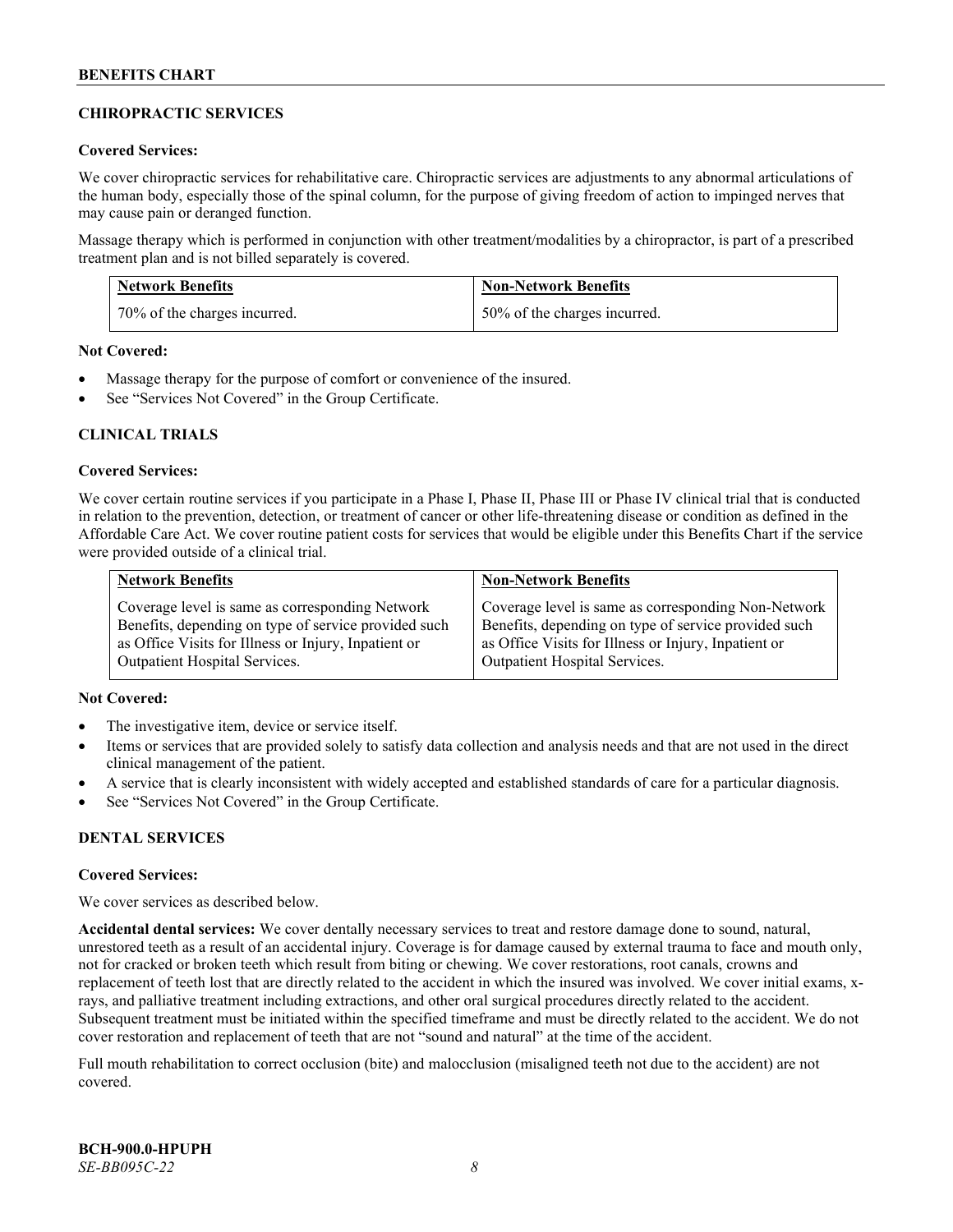When an implant-supported dental prosthetic treatment is pursued, the accidental dental benefit will be applied to the prosthetic procedure. Benefits are limited to the amount that would be paid toward the placement of a removable dental prosthetic appliance that could be used in the absence of implant treatment. Care must be provided or pre-authorized by a network dentist.

| <b>Network Benefits</b>      | <b>Non-Network Benefits</b>  |
|------------------------------|------------------------------|
| 70% of the charges incurred. | 50% of the charges incurred. |

For all accidental dental services, treatment and/or restoration must be initiated within six months of the date of the injury. Coverage is limited to the initial course of treatment and/or initial restoration. Services must be provided within 24 months of the date of injury to be covered.

# **Medical referral dental services**

**Medically necessary outpatient dental services:** We cover medically necessary outpatient dental services. Coverage is limited to dental services required for treatment of an underlying medical condition, e.g., removal of teeth to complete radiation treatment for cancer of the jaw, cysts and lesions.

| <b>Network Benefits</b>      | <b>Non-Network Benefits</b>  |
|------------------------------|------------------------------|
| 70% of the charges incurred. | 50% of the charges incurred. |

**Medically necessary hospitalization and anesthesia for dental care:** We cover medically necessary hospitalization and anesthesia for dental care. This is limited to charges incurred by an insured who: (1) is a child under age five; (2) is severely disabled; (3) has a medical condition, and requires hospitalization or general anesthesia for dental care treatment; or (4) is a child between age five and 12 and care in dental offices has been attempted unsuccessfully and usual methods of behavior modification have not been successful, or when extensive amounts of restorative care, exceeding four appointments, are required. The requirement of a hospital setting must be due to an insured's underlying medical condition. Coverage is limited to facility and anesthesia charges. Anesthesia is covered in a hospital or a dental office. Oral surgeon/dentist professional fees are not covered. The following are examples, though not all-inclusive, of medical conditions which may require hospitalization for dental services: severe asthma, severe airway obstruction or hemophilia. Hospitalization required due to the behavior of the insured or due to the extent of the dental procedure is not covered.

| <b>Network Benefits</b>      | <b>Non-Network Benefits</b>  |
|------------------------------|------------------------------|
| 70% of the charges incurred. | 50% of the charges incurred. |

**Medical complications of dental care:** We cover medical complications of dental care. Treatment must be medically necessary care and related to medical complications of non-covered dental care, including complications of the head, neck, or substructures.

| <b>Network Benefits</b>        | <b>Non-Network Benefits</b>  |
|--------------------------------|------------------------------|
| 1 70% of the charges incurred. | 50% of the charges incurred. |

**Oral surgery:** We cover oral surgery. Coverage is limited to treatment of medical conditions requiring oral surgery, such as treatment of oral neoplasm, non-dental cysts, fracture of the jaws, trauma of the mouth and jaws, and any other oral surgery procedures provided as medically necessary dental services.

| <b>Network Benefits</b>      | <b>Non-Network Benefits</b>  |
|------------------------------|------------------------------|
| 70% of the charges incurred. | 50% of the charges incurred. |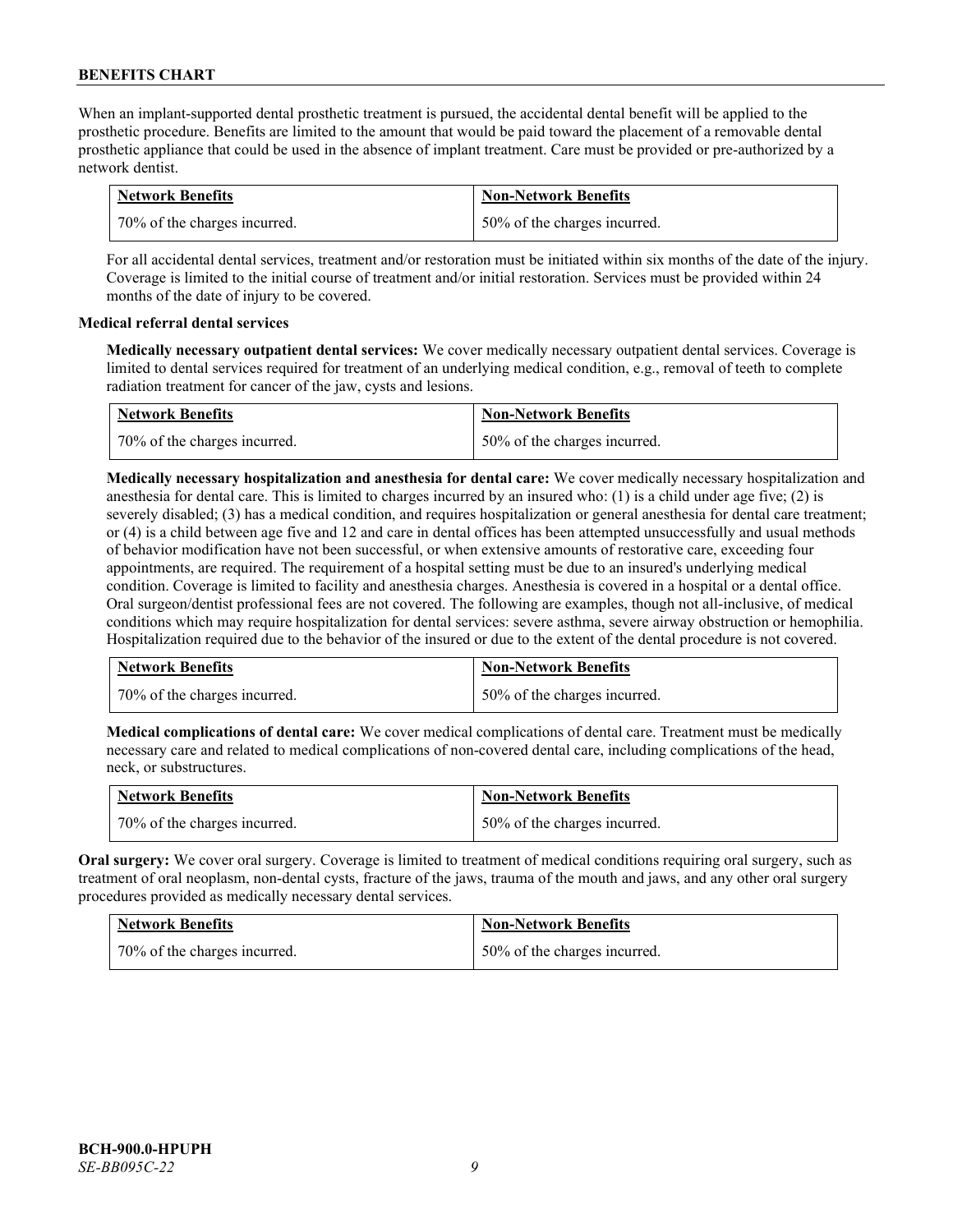**Treatment of cleft lip and cleft palate of a dependent child:** We cover treatment of cleft lip and cleft palate of a dependent child to age 26, including orthodontic treatment and oral surgery directly related to the cleft. Benefits are limited to inpatient or outpatient expenses arising from medical and dental treatment that was scheduled or initiated prior to the dependent turning age 19. Dental services which are not required for the treatment of cleft lip or cleft palate are not covered. If a dependent child covered under the Certificate is also covered under a dental plan which includes orthodontic services, that dental plan shall be considered primary for the necessary orthodontic services. Oral appliances are subject to the same copayment, conditions and limitations as durable medical equipment.

| <b>Network Benefits</b>      | <b>Non-Network Benefits</b>  |
|------------------------------|------------------------------|
| 70% of the charges incurred. | 50% of the charges incurred. |

**Treatment of temporomandibular disorder (TMD) and craniomandibular disorder (CMD):** We cover surgical and nonsurgical treatment of temporomandibular disorder (TMD) and craniomandibular disorder (CMD), which is medically necessary care. Dental services which are not required to directly treat TMD or CMD are not covered.

| <b>Network Benefits</b>      | <b>Non-Network Benefits</b>  |
|------------------------------|------------------------------|
| 70% of the charges incurred. | 50% of the charges incurred. |

#### **Not Covered:**

- Dental treatment, procedures or services not listed in this Benefits Chart.
- Accident related dental services if treatment is (1) provided to teeth which are not sound and natural, (2) to teeth which have been restored, (3) initiated beyond six months from the date of the injury, (4) received beyond the initial treatment or restoration or (5) received beyond 24 months from the date of injury.
- Oral surgery to remove wisdom teeth, except as stated in the pediatric dental amendment.
- Orthognathic treatment or procedures and all related services.
- See "Services Not Covered" in the Group Certificate.

# **DIABETES AND HYPERTENSION DISEASE MANAGEMENT PROGRAM**

#### **Covered Services:**

If you meet criteria for coverage, you may qualify for the diabetes and/or hypertension disease management program.

The program covers group health coaching which focuses on weight loss, exercise, behavior modification and health education through Omada Health.

| <b>Network Benefits</b>                                     | <b>Non-Network Benefits</b> |
|-------------------------------------------------------------|-----------------------------|
| 100% of the charges incurred.<br>Deductible does not apply. | Not applicable.             |

#### **Not Covered:**

See "Services Not Covered" in the Group Certificate.

# **DIABETIC EQUIPMENT AND SUPPLIES**

#### **Covered Services:**

We cover physician prescribed medically appropriate and necessary drugs and supplies used in the management and treatment of diabetes for insureds with gestational, Type I or Type II diabetes including durable diabetic equipment and disposable supplies, as described below.

Certain items are only covered if your condition meets our coverage criteria and obtained through an authorized vendor. For more information on what we cover and any prior authorization requirements, call Member Services or log on to your account at [HealthPartnersUnityPointHealth.com.](https://www.healthpartnersunitypointhealth.com/)

Insulin and medications for diabetes are covered as outpatient drugs under the "Prescription Drug Services" section.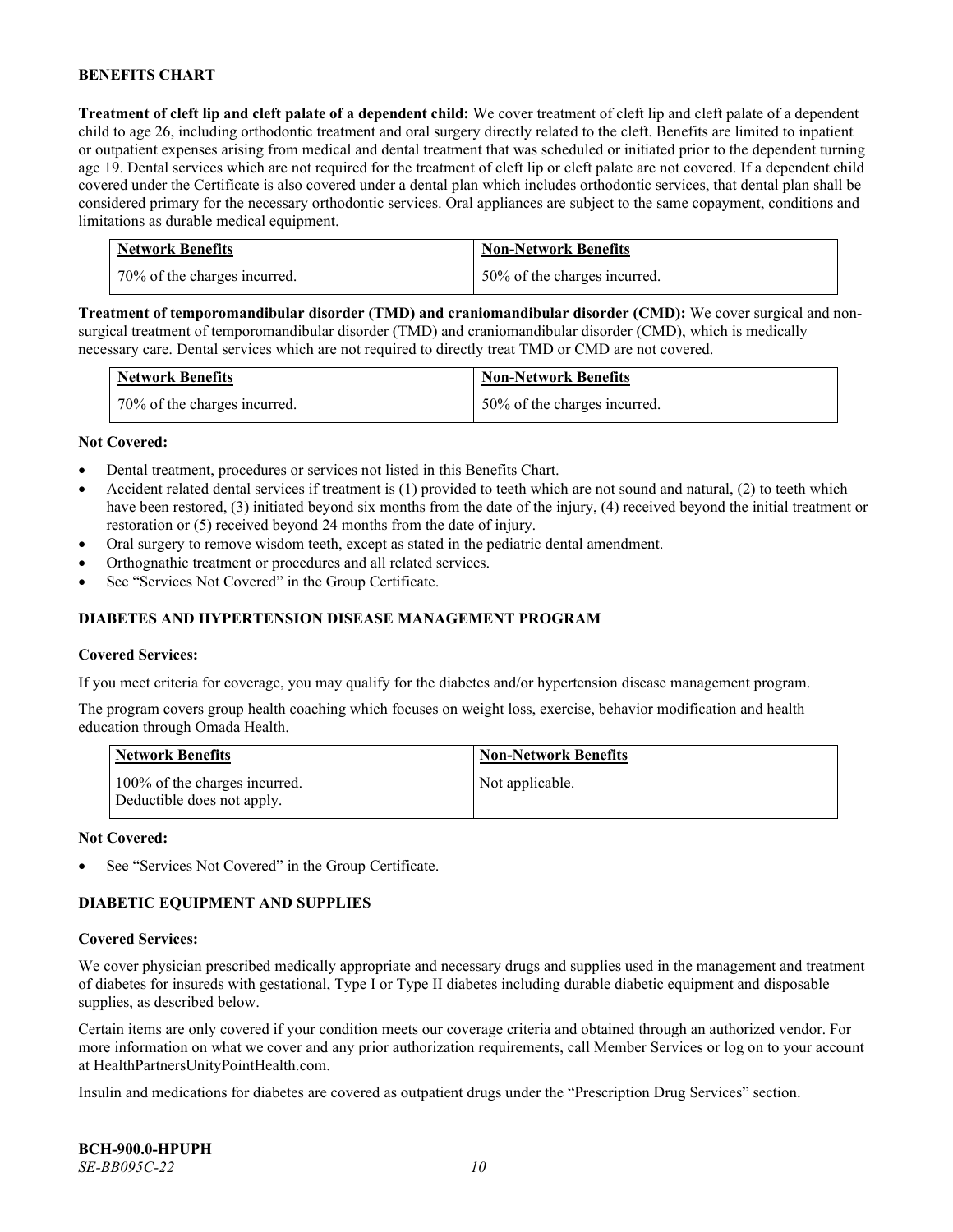**Pumps and pump supplies.** These include diabetic insulin pumps, diabetic infusion pumps and infusion pump supplies such as infusion sets, tubing, connectors and syringe reservoirs.

| <b>Network Benefits</b>                                                                                              | <b>Non-Network Benefits</b>  |
|----------------------------------------------------------------------------------------------------------------------|------------------------------|
| Pumps received at a pharmacy:<br>70% of the charges incurred.                                                        | 50% of the charges incurred. |
| Pumps received from a non-pharmacy provider:<br>70% of the charges incurred if purchased from an<br>approved vendor. |                              |

# **All other diabetic durable equipment and supplies**

**Durable diabetic equipment and supplies**. These include continuous glucose monitoring system (CGMS), transmitter, sensors and receivers, diabetic blood glucose monitors and control/calibrating solutions (for checking accuracy or testing equipment and test strips).

**Disposable diabetic supplies.** These are one-time use supplies, including syringes, lancets, lancet devices, blood and urine ketone test strips, and needles.

Certain diabetic supplies and equipment must be purchased at a pharmacy.

| <b>Network Benefits</b>                                                                                              | <b>Non-Network Benefits</b>  |
|----------------------------------------------------------------------------------------------------------------------|------------------------------|
| If received through a pharmacy:<br>70% of the charges incurred.                                                      | 50% of the charges incurred. |
| If received through a non-pharmacy provider:<br>70% of the charges incurred if purchased from an<br>approved vendor. |                              |

#### **Limitations:**

- No more than a 93-day supply of diabetic supplies is covered and dispensed at a time.
- We require that certain diabetic supplies and equipment be purchased at a pharmacy.
- Diabetic supplies and equipment are limited to certain models and brands.
- Durable medical equipment and supplies must be obtained from or repaired by approved vendors.
- Covered services and supplies are based on established medical policies which are subject to periodic review and modification by the medical directors. Our coverage policy for diabetic supplies includes information on our required models and brands. These medical policies (medical coverage criteria) are available by calling Member Services, or logging on to your account a[t HealthPartnersUnityPointHealth.com.](https://www.healthpartnersunitypointhealth.com/)

#### **Not Covered:**

- Replacement or repair of any covered items, if the items are (i) damaged or destroyed by misuse, abuse or carelessness, (ii) lost; or (iii) stolen.
- Duplicate or similar items.
- Labor and related charges for repair of any covered items which are more than the cost of replacement by an approved vendor.
- Batteries for monitors and equipment.
- Sales tax, mailing, delivery charges, service call charges.
- See "Services Not Covered" in the Group Certificate.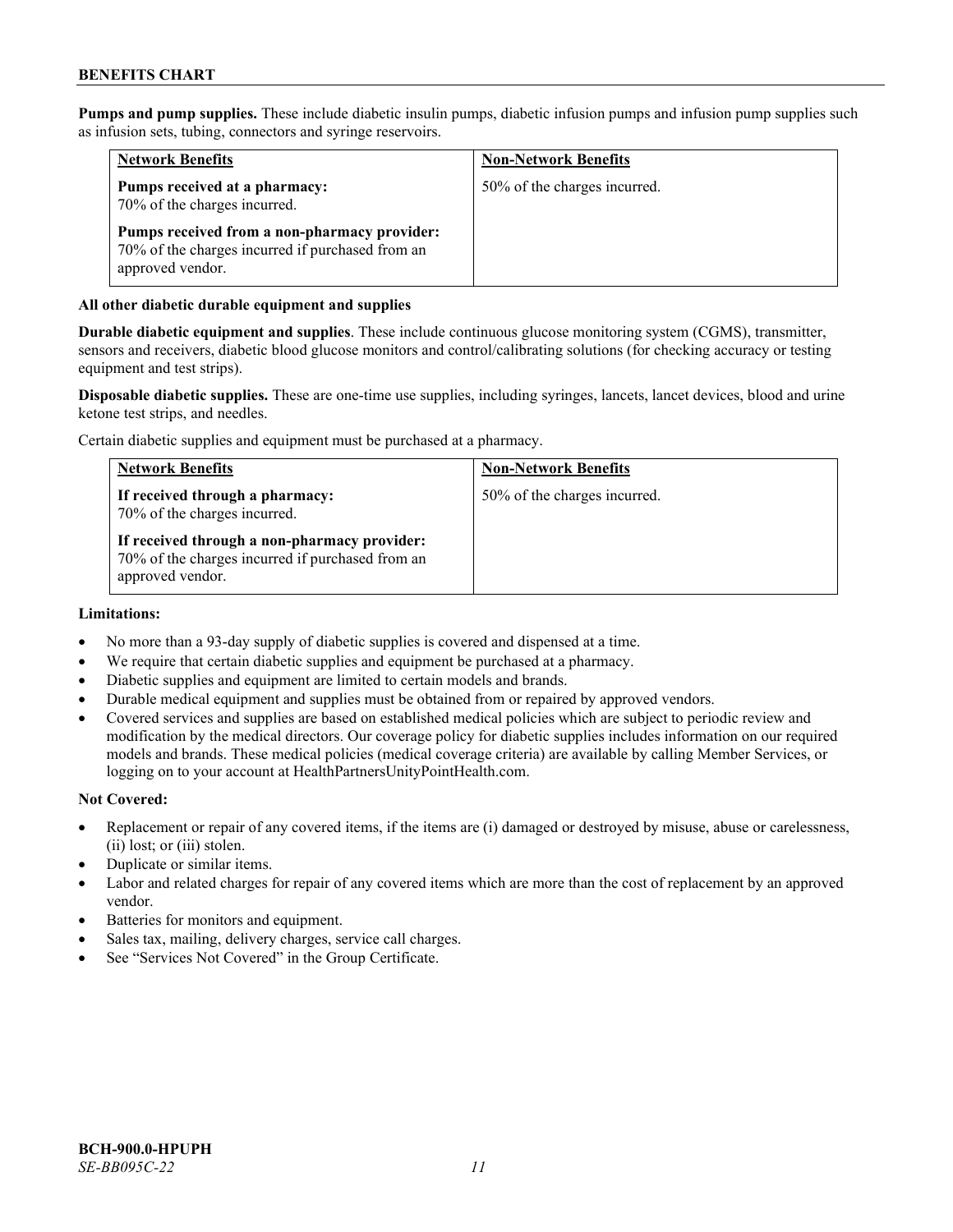# **DIAGNOSTIC IMAGING SERVICES**

### **Covered Services:**

We cover diagnostic imaging, when ordered by a provider and provided in a clinic or outpatient hospital facility.

To see the benefit level for inpatient hospital or skilled nursing facility services, see benefits under "Inpatient Hospital and Skilled Nursing Facility Services."

#### **Outpatient magnetic resonance imaging (MRI) and computed tomography (CT)**

| <b>Network Benefits</b>      | <b>Non-Network Benefits</b>  |
|------------------------------|------------------------------|
| 70% of the charges incurred. | 50% of the charges incurred. |

### **All other outpatient diagnostic imaging services**

#### **Services for illness or injury**

| <b>Network Benefits</b>      | <b>Non-Network Benefits</b>  |
|------------------------------|------------------------------|
| 70% of the charges incurred. | 50% of the charges incurred. |

# **Preventive services (MRI/CT procedures are not considered preventive)**

Diagnostic imaging services associated with preventive services are covered at the benefit level shown in the "Preventive Services" section of this Benefits Chart.

#### **Not Covered:**

See "Services Not Covered" in the Group Certificate.

# **DURABLE MEDICAL EQUIPMENT, PROSTHETICS, ORTHOTICS AND SUPPLIES**

#### **Covered Services:**

We cover equipment and services, as described below.

We cover durable medical equipment and services, prosthetics, orthotics, and supplies, subject to the limitations below, including certain disposable supplies and enteral feedings.

We cover special dietary treatment for phenylketonuria (PKU) and oral amino acid based elemental formula if it meets our medical coverage criteria.

Diabetic equipment and supplies are covered under the "Diabetic Equipment and Supplies" section of this Benefits Chart.

# **Special dietary treatment for Phenylketonuria (PKU) if it meets our medical coverage criteria**

| <b>Network Benefits</b>      | <b>Non-Network Benefits</b>  |
|------------------------------|------------------------------|
| 70% of the charges incurred. | 50% of the charges incurred. |

#### **Oral amino acid based elemental formula if it meets our medical coverage criteria**

| Network Benefits             | <b>Non-Network Benefits</b>  |
|------------------------------|------------------------------|
| 70% of the charges incurred. | 50% of the charges incurred. |

#### **Prosthetic limb devices to replace in whole or in part, an arm or leg**

| <b>Network Benefits</b>      | <b>Non-Network Benefits</b>  |
|------------------------------|------------------------------|
| 80% of the charges incurred. | 50% of the charges incurred. |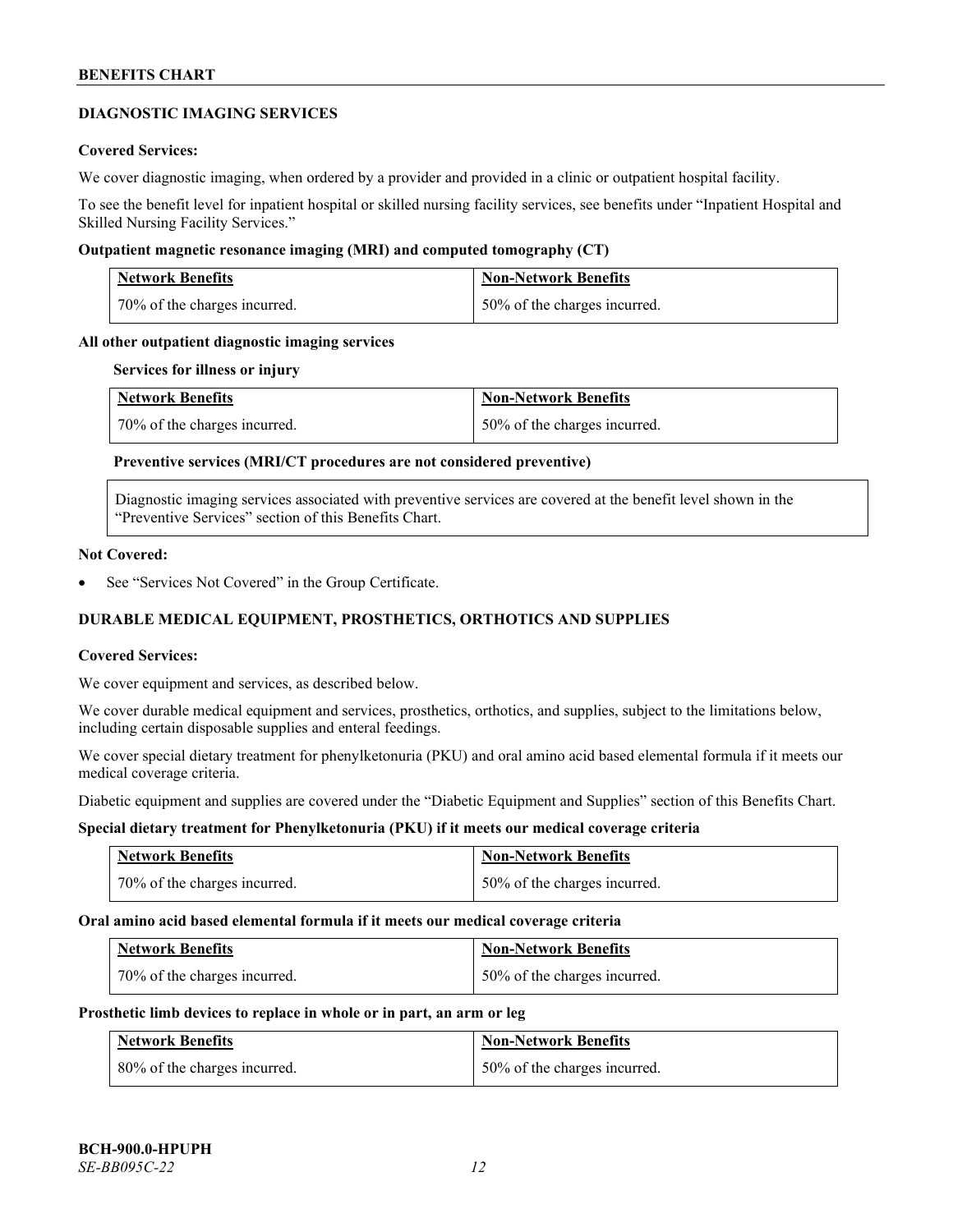# **All other durable medical equipment, prosthetics, orthotics and supplies**

| <b>Network Benefits</b>      | <b>Non-Network Benefits</b>  |
|------------------------------|------------------------------|
| 70% of the charges incurred. | 50% of the charges incurred. |

# **Limitations:**

Coverage of durable medical equipment is limited by the following:

- Payment will not exceed the cost of an alternate piece of equipment or service that is effective and medically necessary.
- For prosthetic benefits, other than oral appliances for cleft lip and cleft palate, payment will not exceed the cost of an alternate piece of equipment or service that is effective, medically necessary and enables insureds to conduct standard activities of daily living.
- We reserve the right to determine if an item will be approved for rental vs. purchase.
- Durable medical equipment and supplies must be obtained from or repaired by approved vendors.
- Covered services and supplies are based on established medical policies which are subject to periodic review and modification by the medical or dental directors. Our coverage policy for diabetic supplies includes information on our required models and brands. These medical policies (medical coverage criteria) are available by calling Member Services, or logging on to your account at [HealthPartnersUnityPointHealth.com.](https://www.healthpartnersunitypointhealth.com/)

#### **Not Covered:**

Items which are not eligible for coverage include, but are not limited to:

- Replacement or repair of any covered items, if the items are (i) damaged or destroyed by misuse, abuse or carelessness, (ii) lost; or (iii) stolen.
- Duplicate or similar items.
- Labor and related charges for repair of any covered items which are more than the cost of replacement by an approved vendor.
- Sales tax, mailing, delivery charges, service call charges.
- Items which are primarily educational in nature or for hygiene, vocation, comfort, convenience or recreation.
- Communication aids or devices: equipment to create, replace or augment communication abilities including, but not limited to, speech processors, receivers, communication boards, or computer or electronic assisted communication.
- Hearing aids (implantable and external, including osseointegrated or bone anchored) and their fitting. This exclusion does not apply to cochlear implants.
- Eyeglasses, contact lenses and their fitting, measurement and adjustment, except as specifically described in this Benefits Chart.
- Hair prostheses (wigs).
- Household equipment which primarily has customary uses other than medical, such as, but not limited to, exercise cycles, air purifiers, central or unit air conditioners, water purifiers, non-allergenic pillows, mattresses or waterbeds.
- Household fixtures including, but not limited to, escalators or elevators, ramps, swimming pools and saunas.
- Modifications to the structure of the home including, but not limited to, wiring, plumbing or charges for installation of equipment.
- Vehicle, car or van modifications including, but not limited to, hand brakes, hydraulic lifts and car carrier.
- Rental equipment while owned equipment is being repaired by non-contracted vendors, beyond one month rental of medically necessary equipment.
- Other equipment and supplies, including but not limited to assistive devices, that we determine are not eligible for coverage.
- See "Services Not Covered" in the Group Certificate.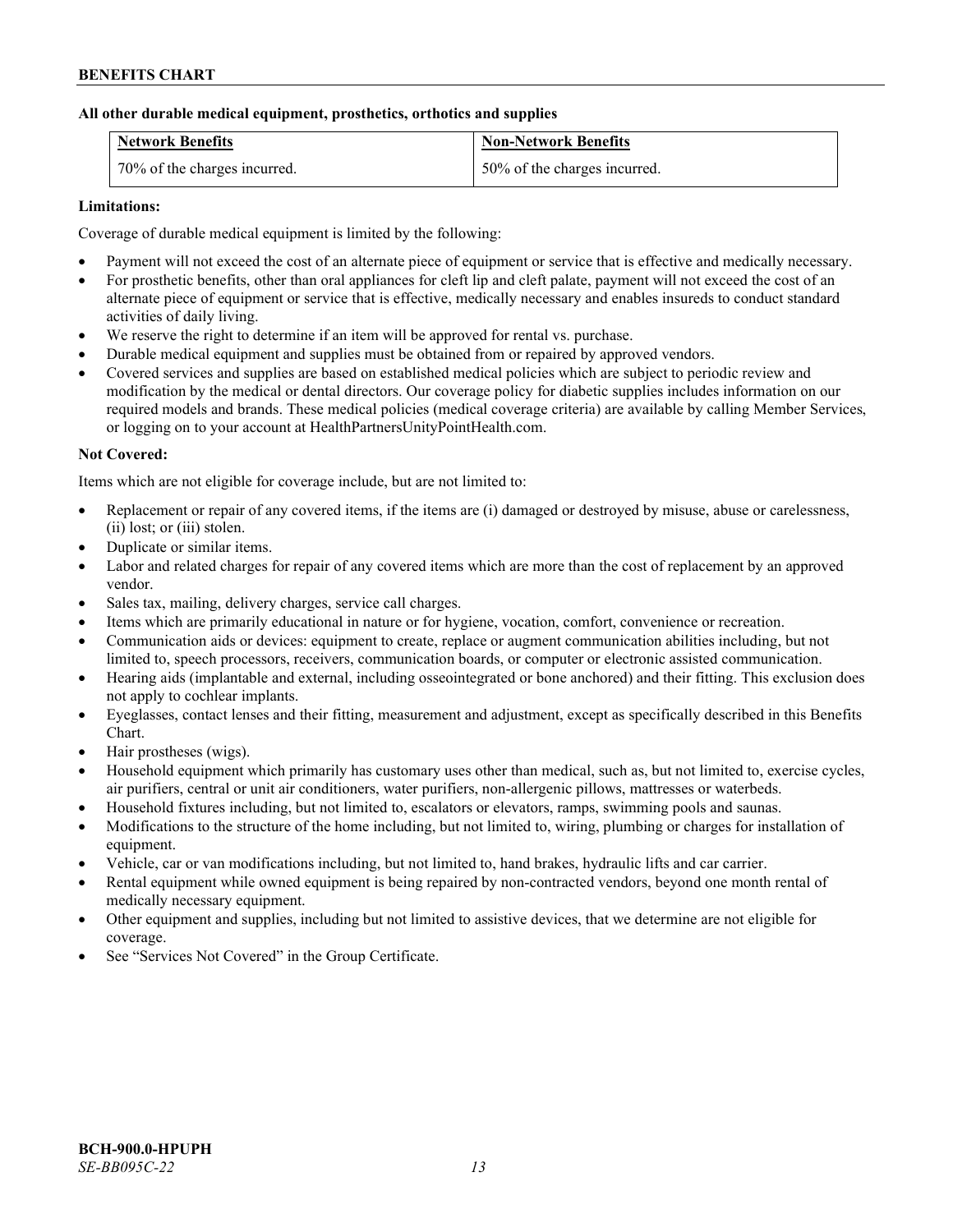# **EMERGENCY AND URGENTLY NEEDED CARE SERVICES**

# **Covered Services:**

We cover services for emergency care and urgently needed care if the services are otherwise eligible for coverage under this Benefits Chart.

**Urgently needed care.** These are services to treat an unforeseen illness or injury, which are required in order to prevent a serious deterioration in your health, and which cannot be delayed until the next available clinic or office hours.

#### **Urgently needed care at clinics**

| <b>Network Benefits</b>        | <b>Non-Network Benefits</b> |
|--------------------------------|-----------------------------|
| 1 70% of the charges incurred. | See Network Benefits.       |

**Emergency care.** These are services to treat: (1) the sudden, unexpected onset of illness or injury which, if left untreated or unattended until the next available clinic or office hours, would result in hospitalization, or (2) a condition requiring professional health services immediately necessary to preserve life or stabilize health, or with respect to a pregnant woman having contractions, that there is inadequate time to safely transfer the woman to another hospital for delivery or that a transfer may pose a threat to the health or safety of the woman or unborn child. Emergency care includes emergency services as defined in Division BB, Title I, Section 102 of the Consolidated Appropriations Act of 2021. Emergency care also includes an immediate response service available on a 24-hour, seven-day-a-week basis for each child, or person, having a psychiatric crisis, a mental health crisis, or a mental health emergency.

When reviewing claims for coverage of emergency services, our medical director will take into consideration a reasonable layperson's belief that the circumstances required immediate medical care that could not wait until the next working day or next available clinic appointment.

Under the No Surprises Act, Non-Network emergency care providers may not bill patients for more than their cost-sharing responsibility for the corresponding Network service

#### **Emergency care in a hospital emergency room, including professional services of a physician**

| <b>Network Benefits</b>      | <b>Non-Network Benefits</b> |
|------------------------------|-----------------------------|
| 70% of the charges incurred. | See Network Benefits.       |

**Inpatient emergency care in a hospital, including post-stabilization services as required under the federal No Surprises Act and its implementing regulations**

| Network Benefits             | <b>Non-Network Benefits</b> |
|------------------------------|-----------------------------|
| 70% of the charges incurred. | See Network Benefits.       |

#### **Not Covered:**

See "Services Not Covered" in the Group Certificate.

# **GENE THERAPY**

#### **Covered Services:**

We cover gene therapy treatment that meets our current medical coverage criteria.

| <b>Network Benefits</b>                                                                                                                                                                                  | <b>Non-Network Benefits</b> |
|----------------------------------------------------------------------------------------------------------------------------------------------------------------------------------------------------------|-----------------------------|
| Coverage level is same as corresponding Network<br>Benefits, depending on type of service provided, such<br>as Office Visits for Illness or Injury, Inpatient or<br><b>Outpatient Hospital Services.</b> | No coverage.                |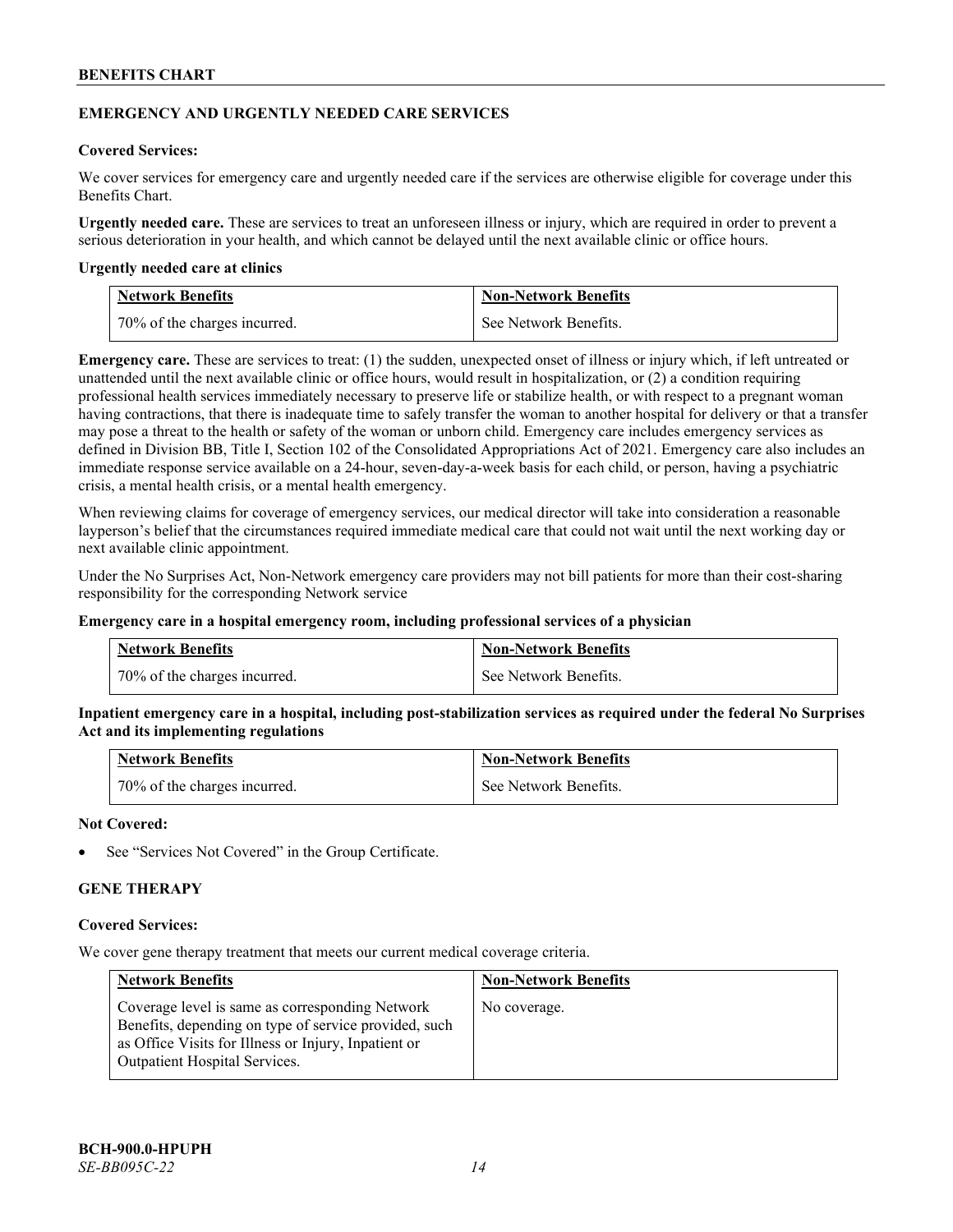# **Limitations:**

- Gene therapy must be provided by a designated provider.
- Specific types of gene therapy are limited to therapies and conditions specified in our medical coverage criteria.

# **Not Covered:**

See "Services Not Covered" in the Group Certificate.

# **HEALTH EDUCATION**

# **Covered Services:**

We cover education for preventive services and education for the management of chronic health problems (such as diabetes). Coverage includes medical nutrition therapy, that is provided by a certified, registered, or licensed health care professional working in a program consistent with the national standards of diabetes self-management education as established by the American Diabetes Association.

| <b>Network Benefits</b>                                     | <b>Non-Network Benefits</b>  |
|-------------------------------------------------------------|------------------------------|
| 100% of the charges incurred.<br>Deductible does not apply. | 50% of the charges incurred. |

# **Not Covered:**

See "Services Not Covered" in the Group Certificate.

# **HOME HEALTH SERVICES**

# **Covered Services:**

We cover the following services:

- Skilled nursing treatment in the home intended to provide a safe transition from other levels of care;
- Physical therapy, occupational therapy, speech therapy, respiratory therapy and other therapeutic services;
- Non-routine prenatal and postnatal services;
- Routine postnatal well child visits as described in the coverage criteria;
- Phototherapy services for newborns;
- Home health aide services and other eligible home health services when provided in your home if you are homebound (i.e., unable to leave home without considerable effort due to a medical condition). Lack of transportation does not constitute homebound status. For phototherapy services for newborns and high risk prenatal services, supplies and equipment are included;
- Total parenteral nutrition/intravenous ("TPN/IV") therapy, equipment, supplies and drugs in connection with IV therapy. IV line care kits are covered under Durable Medical Equipment. You do not need to be homebound to receive total parenteral nutrition/intravenous ("TPN/IV") therapy.
- Palliative care benefits. Palliative care includes symptom management, education and establishing goals of care. We waive the requirement that you be homebound for a limited number of home visits for palliative care (as shown in this Benefits Chart), if you have a life-threatening, non-curable condition which has a prognosis of survival of two years or less. Additional palliative care visits are eligible under the home health services benefit if you are homebound and meet all other requirements defined in this section.

Home health services are eligible and covered only when:

- medically necessary; and
- provided as rehabilitative care, terminal care or maternity care; and
- ordered by a physician, and included in the written home care plan.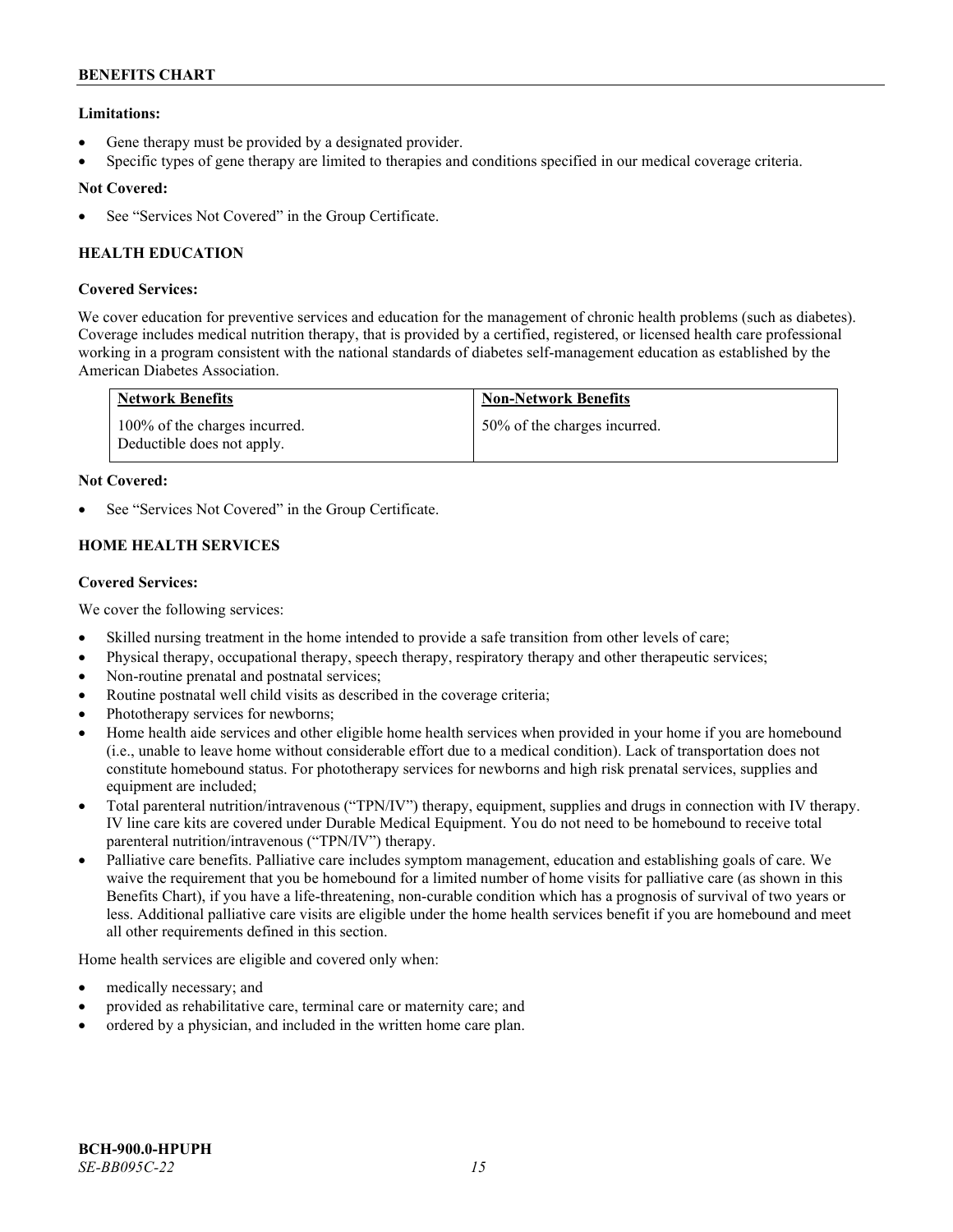**Physical therapy, occupational therapy, speech therapy, respiratory therapy, home health aide services and palliative care**

| <b>Network Benefits</b>      | <b>Non-Network Benefits</b>  |
|------------------------------|------------------------------|
| 70% of the charges incurred. | 50% of the charges incurred. |

#### **TPN/IV therapy, skilled nursing services, non-routine prenatal/postnatal services and phototherapy**

| <b>Network Benefits</b>      | <b>Non-Network Benefits</b>  |
|------------------------------|------------------------------|
| 70% of the charges incurred. | 50% of the charges incurred. |

#### **Routine postnatal well child visit**

| <b>Network Benefits</b>                                     | <b>Non-Network Benefits</b>  |
|-------------------------------------------------------------|------------------------------|
| 100% of the charges incurred.<br>Deductible does not apply. | 50% of the charges incurred. |

#### **Limitations:**

- Home health services are not provided as a substitute for a primary caregiver in the home or as relief (respite) for a primary caregiver in the home. We will not reimburse family members or residents in your home for the above services.
- A service shall not be considered a skilled nursing service merely because it is performed by, or under the direct supervision of, a licensed nurse. Where a service (such as tracheotomy suctioning or ventilator monitoring) or like services, can be safely and effectively performed by a non-medical person (or self-administered), without the direct supervision of a licensed nurse, the service shall not be regarded as a skilled nursing service, whether or not a skilled nurse actually provides the service. The unavailability of a competent person to provide a non-skilled service shall not make it a skilled service when a skilled nurse provides it. Only the skilled nursing component of so-called "blended" services (i.e. services which include skilled and non-skilled components) are covered under this Benefits Chart.

#### **Not Covered:**

- Financial or legal counseling services.
- Housekeeping or meal services in your home.
- Services provided by a family member or enrollee, or a resident in the enrollee's home.
- Vocational rehabilitation and recreational or educational therapy. Recreation therapy is therapy provided solely for the purpose of recreation, including but not limited to: (a) requests for physical therapy or occupational therapy to improve athletic ability, and (b) braces or guards to prevent sports injuries.
- See "Services Not Covered" in the Group Certificate.

# **HOSPICE SERVICES**

#### **Applicable definitions:**

**Part-time.** This is up to two hours of service per day, more than two hours is considered continuous care.

**Continuous care.** This is from two to twelve hours of service per day provided by a registered nurse, licensed practical nurse, or home health aide, during a period of crisis in order to maintain a terminally ill patient at home.

**Appropriate facility.** This is a nursing home, hospice residence, or other inpatient facility.

**Custodial care related to hospice services.** This means providing assistance in the activities of daily living and the care needed by a terminally ill patient which can be provided by primary caregiver (i.e., family member or friend) who is responsible for the patient's home care.

#### **Covered Services:**

**Hospice program.** We cover the services described below if you are terminally ill and accepted as a hospice program participant. You must meet the eligibility requirements of the program, and elect to receive services through the hospice program. If you elect to receive hospice services, you do so in lieu of curative treatment for your terminal illness for the period you are enrolled in the hospice program.

**BCH-900.0-HPUPH** *SE-BB095C-22 16*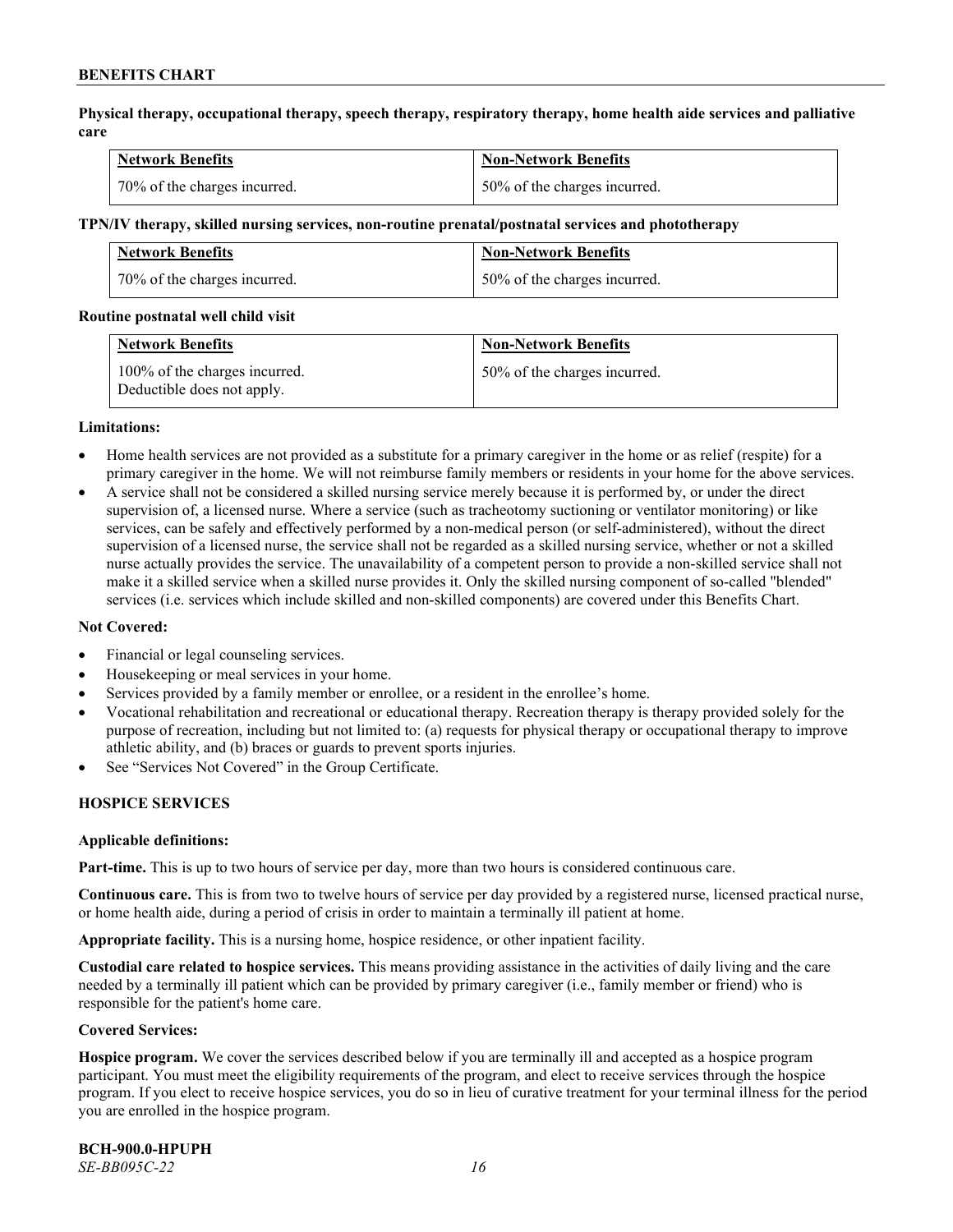**Eligibility:** In order to be eligible to be enrolled in the hospice program, you must: (1) be a terminally ill patient (prognosis of six months or less); (2) have chosen a palliative treatment focus (i.e., emphasizing comfort and supportive services rather than treatment attempting to cure the disease or condition); and (3) continue to meet the terminally ill prognosis as reviewed by our medical director or his or her designee over the course of care. You may withdraw from the hospice program at any time.

**Eligible services:** Hospice services include the following services provided in accordance with an approved hospice treatment plan.

- Inpatient services: We cover inpatient services in a hospice facility.
- Home health services:
	- o Part-time care provided in your home by an interdisciplinary hospice team (which may include a physician, nurse, social worker, and spiritual counselor) and medically necessary home health services are covered.
	- o One or more periods of continuous care in your home or in a setting which provides day care for pain or symptom management, when medically necessary, will be covered.
- Other services:
	- Respite care is covered for care in your home or in an appropriate facility, to give your primary caregivers (i.e., family members or friends) rest and/or relief when necessary in order to maintain a terminally ill patient at home.
	- o Medically necessary medications for pain and symptom management.
	- o Semi-electric hospital beds and other durable medical equipment are covered.
	- o Emergency and non-emergency care is covered.

| <b>Network Benefits</b>      | <b>Non-Network Benefits</b>  |
|------------------------------|------------------------------|
| 70% of the charges incurred. | 50% of the charges incurred. |

Respite care is limited to five episodes, up to five days per episode. Inpatient hospice services are limited to 15 days per lifetime.

# **Not Covered:**

- Financial or legal counseling services.
- Housekeeping or meal services in your home.
- Custodial or maintenance care related to hospice services, whether provided in the home or in a nursing home.
- Any service not specifically described as covered services under this hospice services benefits.
- Any services provided by members of your family or residents in your home.
- See "Services Not Covered" in the Group Certificate.

# **HOSPITAL AND SKILLED NURSING FACILITY SERVICES**

#### **Covered Services:**

We cover services as described below.

#### **Medical or surgical hospital services**

**Inpatient hospital services:** We cover the following medical or surgical services, for the treatment of acute illness or injury, which require the level of care only provided in an acute care facility. These services must be authorized by a physician.

Inpatient hospital services include: room and board; the use of operating or maternity delivery rooms; intensive care facilities; newborn nursery facilities; general nursing care, anesthesia, laboratory and diagnostic imaging services, reconstructive surgery, radiation therapy, physical therapy, prescription drugs or other medications administered during treatment, blood and blood products (unless replaced), and blood derivatives, and other diagnostic or treatment related hospital services; physician and other professional medical and surgical services provided while in the hospital, including gender confirmation surgery that meets medical coverage criteria.

Services for items for personal convenience, such as television rental, are not covered.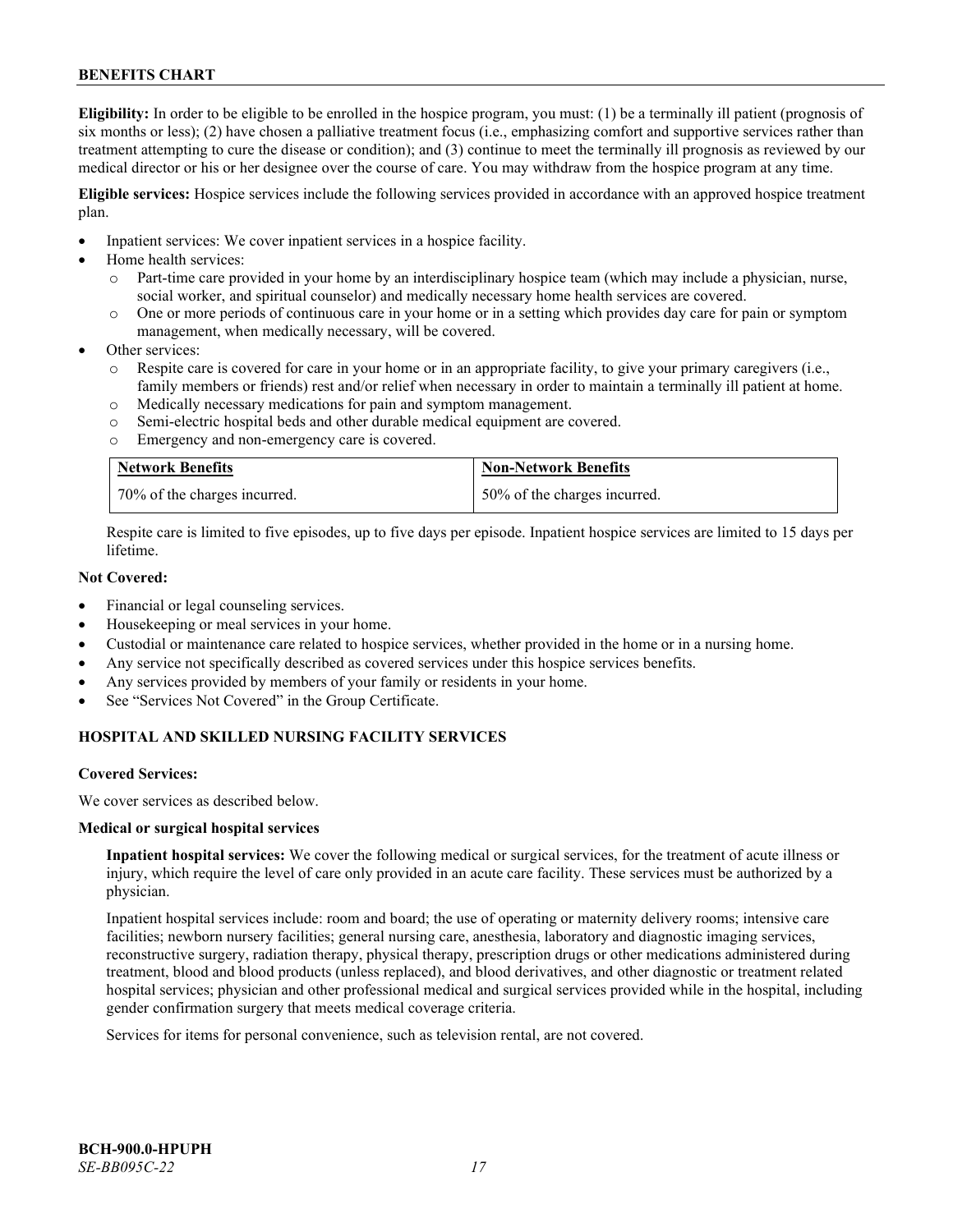Group health plans and health insurance issuers generally may not, under Federal law, restrict benefits for any hospital length of stay in connection with childbirth for the mother of newborn child to less than 48 hours following a vaginal delivery, or less than 96 hours following a caesarean section, excluding day of delivery. However, Federal law generally does not prohibit the mother's or newborn's attending provider, after consulting with the mother, from discharging the mother or her newborn earlier than 48 hours (or 96 hours as applicable). In any case plans and issuers may not, under Federal law, require that a provider obtain authorization from the plan or the insurance issuer for prescribing a length of stay not in excess of 48 hours (or 96 hours). A post-discharge follow-up visit is covered under the "Home Health Services" section under "Routine postnatal well child visit".

| <b>Network Benefits</b>      | <b>Non-Network Benefits</b>  |
|------------------------------|------------------------------|
| 70% of the charges incurred. | 50% of the charges incurred. |

Each insured's admission or confinement, including that of a newborn child, is separate and distinct from the admission or confinement of any other insured.

**Outpatient hospital, ambulatory care or surgical facility services:** We cover the following medical and surgical services, for diagnosis or treatment of illness or injury on an outpatient basis. These services must be authorized by a physician.

Outpatient services include: use of operating rooms, maternity delivery rooms or other outpatient departments, rooms or facilities; and the following outpatient services: general nursing care, anesthesia, laboratory and diagnostic imaging services, reconstructive surgery, dialysis, radiation therapy, physical therapy, drugs administered during treatment, blood and blood products (unless replaced), and blood derivatives, and other diagnostic or treatment related outpatient services; physician and other professional medical and surgical services provided while an outpatient, including gender confirmation surgery that meets medical coverage criteria.

To see the benefit level for diagnostic imaging services, laboratory services and physical therapy, see the benefits under diagnostic imaging services, laboratory services and physical therapy.

| <b>Network Benefits</b>      | <b>Non-Network Benefits</b>  |
|------------------------------|------------------------------|
| 70% of the charges incurred. | 50% of the charges incurred. |

**Skilled nursing facility care:** We cover room and board, daily skilled nursing and related ancillary services for post-acute treatment and rehabilitative care of illness or injury that meets medical coverage criteria. We also cover the costs of skilled nursing care in a hospital if the level of care needed by the insured has been reclassified from acute care to skilled nursing care and no designated skilled nursing care beds or swing beds are available in the hospital or in another hospital or health care facility within a thirty-mile radius of the hospital.

| Network Benefits             | <b>Non-Network Benefits</b>  |
|------------------------------|------------------------------|
| 70% of the charges incurred. | 50% of the charges incurred. |

# **Not Covered:**

- Services for items for personal convenience, such as television rental, are not covered.
- See "Services Not Covered" in the Group Certificate.

# **INFERTILITY DIAGNOSIS**

#### **Covered Services:**

We cover the diagnosis of infertility. These services include diagnostic procedures and tests provided in connection with an infertility evaluation, office visits and consultations to diagnose infertility.

| <b>Network Benefits</b>      | <b>Non-Network Benefits</b>  |
|------------------------------|------------------------------|
| 70% of the charges incurred. | 50% of the charges incurred. |

Coverage is limited to office visits and consultations to diagnose infertility. Treatment is not covered.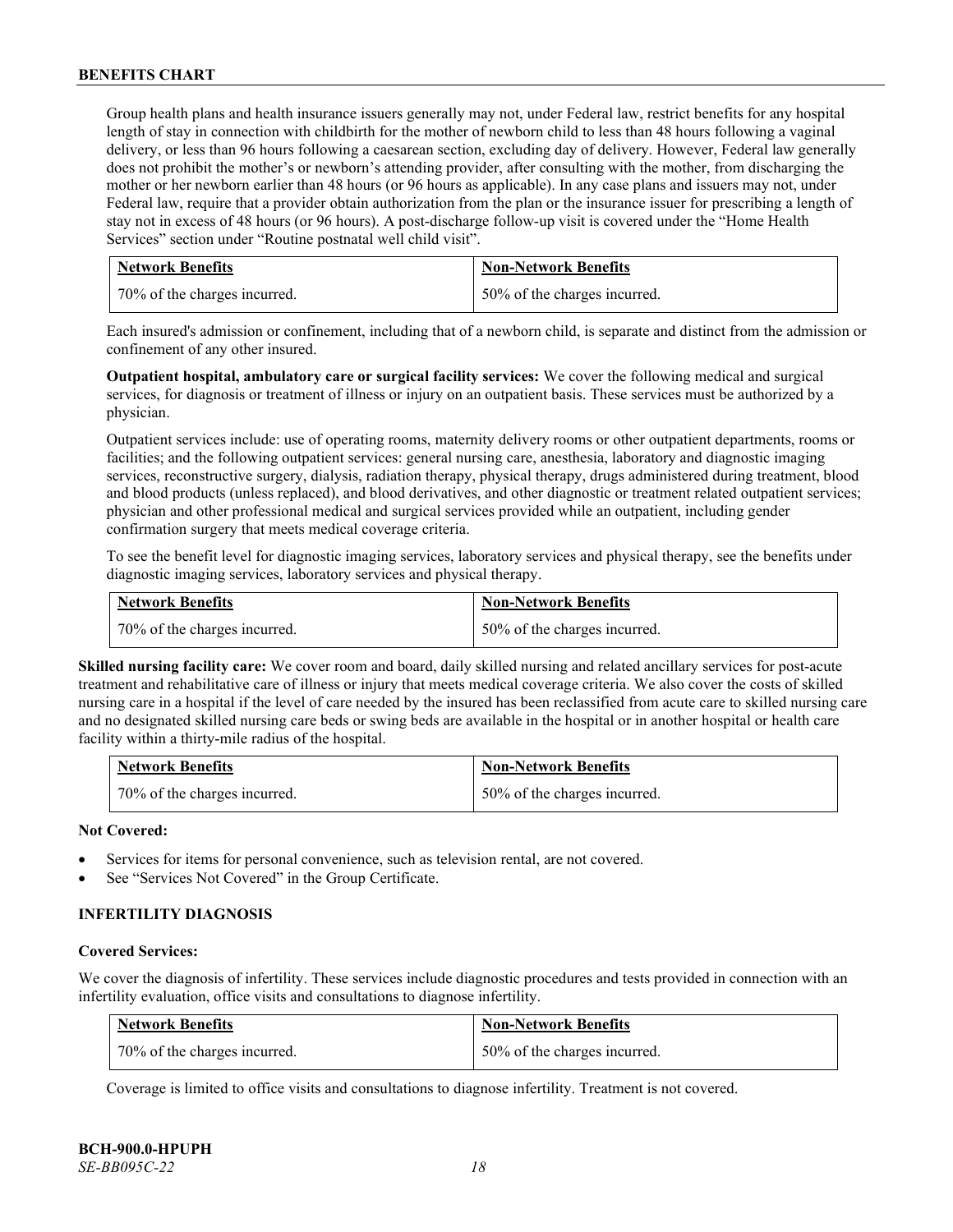# **Not Covered:**

- Infertility/fertility treatment, including but not limited to, office visits, laboratory services, diagnostic imaging services and fertility drugs; reversal of sterilization; and sperm, ova or embryo acquisition, retrieval or storage; however, we cover office visits and consultations to diagnose infertility.
- Services related to the establishment of surrogate pregnancy and fees for a surrogate. However, pregnancy and maternity services are covered for an insured under this Benefits Chart, including a surrogate pregnancy.
- See "Services Not Covered" in the Group Certificate.

# **LABORATORY SERVICES**

### **Covered Services:**

We cover laboratory tests when ordered by a provider and provided in a clinic or outpatient hospital facility (to see the benefit level for inpatient hospital or skilled nursing facility services, see benefits under Inpatient Hospital and Skilled Nursing Facility Services).

# **Prostate-specific antigen (PSA) testing**

| <b>Network Benefits</b>      | Non-Network Benefits          |
|------------------------------|-------------------------------|
| 70% of the charges incurred. | 150% of the charges incurred. |

#### **All other laboratory services**

#### **Services for illness or Injury**

| <b>Network Benefits</b>        | <b>Non-Network Benefits</b>  |
|--------------------------------|------------------------------|
| 1 70% of the charges incurred. | 50% of the charges incurred. |

#### **Preventive services**

Laboratory services associated with preventive services are covered at the benefit level shown in the "Preventive Services" section of this Benefits Chart.

# **Not Covered:**

See "Services Not Covered" in the Group Certificate.

# **MASTECTOMY RECONSTRUCTION BENEFIT**

#### **Covered Services:**

We cover reconstruction of the breast on which the mastectomy has been performed; surgery and reconstruction of the other breast to produce symmetrical appearance, and prostheses and physical complications of all stages of mastectomy, including lymphedemas.

| <b>Network Benefits</b>                              | <b>Non-Network Benefits</b>                           |
|------------------------------------------------------|-------------------------------------------------------|
| Coverage level is same as corresponding Network      | Coverage level is same as corresponding Non-Network   |
| Benefits, depending on type of service provided such | Benefits, depending on type of service provided, such |
| as Office Visits for Illness or Injury, Inpatient or | as Office Visits for Illness or Injury, Inpatient or  |
| Outpatient Hospital Services.                        | Outpatient Hospital Services.                         |

### **Not Covered:**

See "Services Not Covered" in the Group Certificate.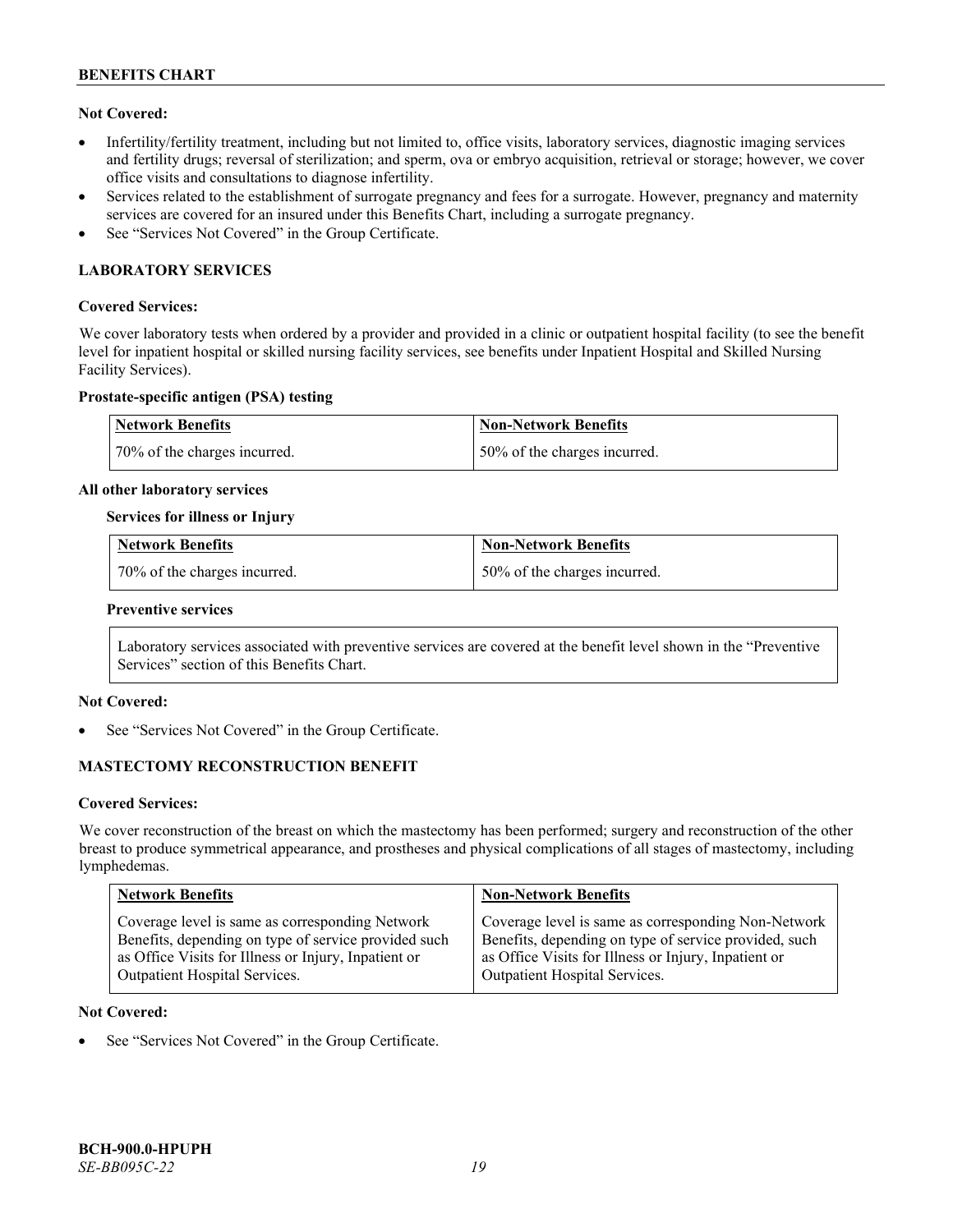# **MEDICATION THERAPY DISEASE MANAGEMENT PROGRAM**

# **Covered Services:**

If you meet our criteria for coverage, you may qualify for our medication therapy disease management program.

The program covers consultations with a designated pharmacist.

Covered services are based on established medical policies, which are subject to periodic review and modification by the medical directors. These medical policies (medical coverage criteria) are available by logging on to your account at [HealthPartnersUnityPointHealth.com](https://www.healthpartnersunitypointhealth.com/) or by calling Member Services.

| <b>Network Benefits</b>                                     | <b>Non-Network Benefits</b> |
|-------------------------------------------------------------|-----------------------------|
| 100% of the charges incurred.<br>Deductible does not apply. | No coverage.                |

# **Not Covered:**

See "Services Not Covered" in the Group Certificate.

# **OFFICE VISITS FOR ILLNESS OR INJURY**

#### **Covered Services:**

We cover the following when medically necessary: professional medical and surgical services and related supplies, including biofeedback, of physicians and other health care providers; obstetric/gynecological (OB/GYN) services, blood and blood products (unless replaced) and blood derivatives.

We cover diagnosis and treatment of illness or injury to the eyes. Where contact or eyeglass lenses are prescribed as medically necessary for the post-operative treatment of cataracts or for the treatment of aphakia, acute or chronic corneal pathology, or keratoconus, we cover the initial evaluation, lenses and fitting. Insureds must pay for lens replacement beyond the initial pair.

We cover allergy testing based on established medical policies.

Services received via video, e-visits or telephone are covered under the "Telehealth/Telemedicine Services" section of this Benefits Chart.

# **Office visits**

| <b>Network Benefits</b>      | <b>Non-Network Benefits</b>  |
|------------------------------|------------------------------|
| 70% of the charges incurred. | 50% of the charges incurred. |

#### **Convenience clinics**

| <b>Network Benefits</b>      | <b>Non-Network Benefits</b>  |
|------------------------------|------------------------------|
| 70% of the charges incurred. | 50% of the charges incurred. |

#### **Injections administered in a physician's office, other than immunizations**

#### **Allergy injections**

| <b>Network Benefits</b>      | <b>Non-Network Benefits</b>  |
|------------------------------|------------------------------|
| 70% of the charges incurred. | 50% of the charges incurred. |

#### **All other injections**

| <b>Network Benefits</b>      | <b>Non-Network Benefits</b>  |
|------------------------------|------------------------------|
| 70% of the charges incurred. | 50% of the charges incurred. |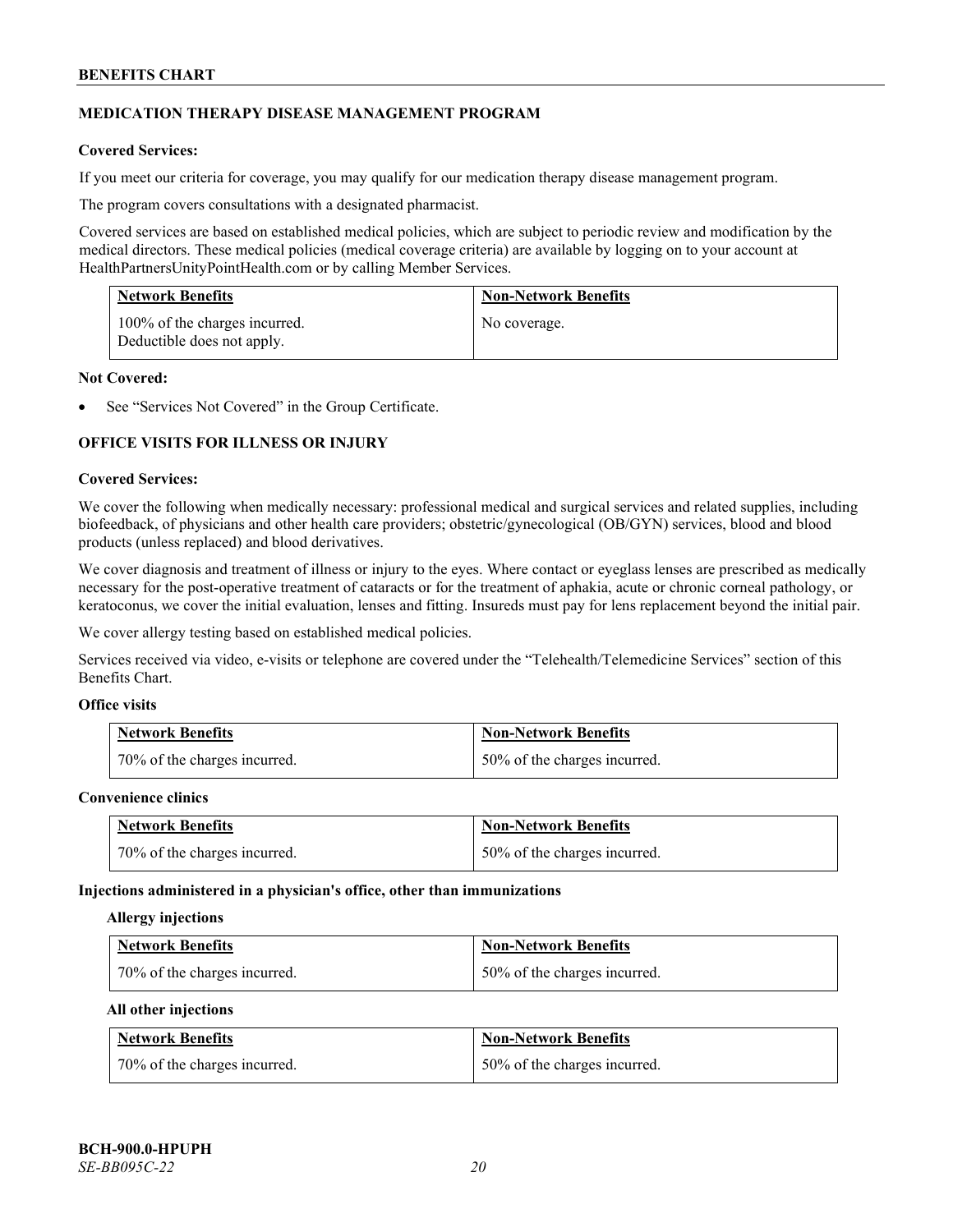# **Not Covered:**

- Court ordered treatment.
- See "Services Not Covered" in the Group Certificate.

# **PEDIATRIC EYEWEAR**

# **Covered Services:**

We cover pediatric eyewear for children.

Routine eye exams are covered under the "Preventive Services" section of this Benefits Chart.

| <b>Network Benefits</b>      | <b>Non-Network Benefits</b> |
|------------------------------|-----------------------------|
| 70% of the charges incurred. | No coverage.                |

# **Limitations:**

- Coverage under this provision will continue until the end of the month in which the child turns age 19.
- Limited to one of the following per calendar year:
	- o one pair of eyeglasses, including one set of prescription lenses, frames from our designated eyewear collection, and anti-scratch coating; or
	- o one pair of non-disposable contact lenses; or
	- a one-year supply of disposable contact lenses.
- Contact lens fittings are limited to two per calendar year.

# **Not Covered:**

- Frames that are not included in our designated eyewear collection. However, one pair of lenses will be covered if an insured chooses frames outside our designated eyewear collection.
- More than one pair of lenses or frames or non-disposable contacts per calendar year, regardless of the reason. This includes replacement of eyeglasses or contact lenses due to loss, breakage, theft, or change in prescription.
- Safety glasses or goggles for sports or vocational reasons.
- Upgrades including, but not limited to, UV protection and no-line multifocal lenses.
- See "Services Not Covered" in the Group Certificate.

# **PHYSICAL THERAPY, OCCUPATIONAL THERAPY AND SPEECH THERAPY**

# **Covered Services:**

We cover the following physical therapy, occupational therapy and speech therapy services:

- Medically necessary rehabilitative care to correct the effects of illness or injury.
- Habilitative care rendered for congenital, developmental or medical conditions which have significantly limited the successful initiation of normal speech and normal motor development.

Massage therapy which is performed in conjunction with other treatment/modalities by a physical or occupational therapist, is part of a prescribed treatment plan and is not billed separately is covered.

We cover services provided in a clinic. We also cover physical therapy provided in an outpatient hospital facility. To see the benefit level for inpatient hospital or skilled nursing facility services, see benefits under the "Inpatient Hospital and Skilled Nursing Facility Services" section in this Benefits Chart.

# **Rehabilitative care**

| <b>Network Benefits</b>      | <b>Non-Network Benefits</b>  |
|------------------------------|------------------------------|
| 70% of the charges incurred. | 50% of the charges incurred. |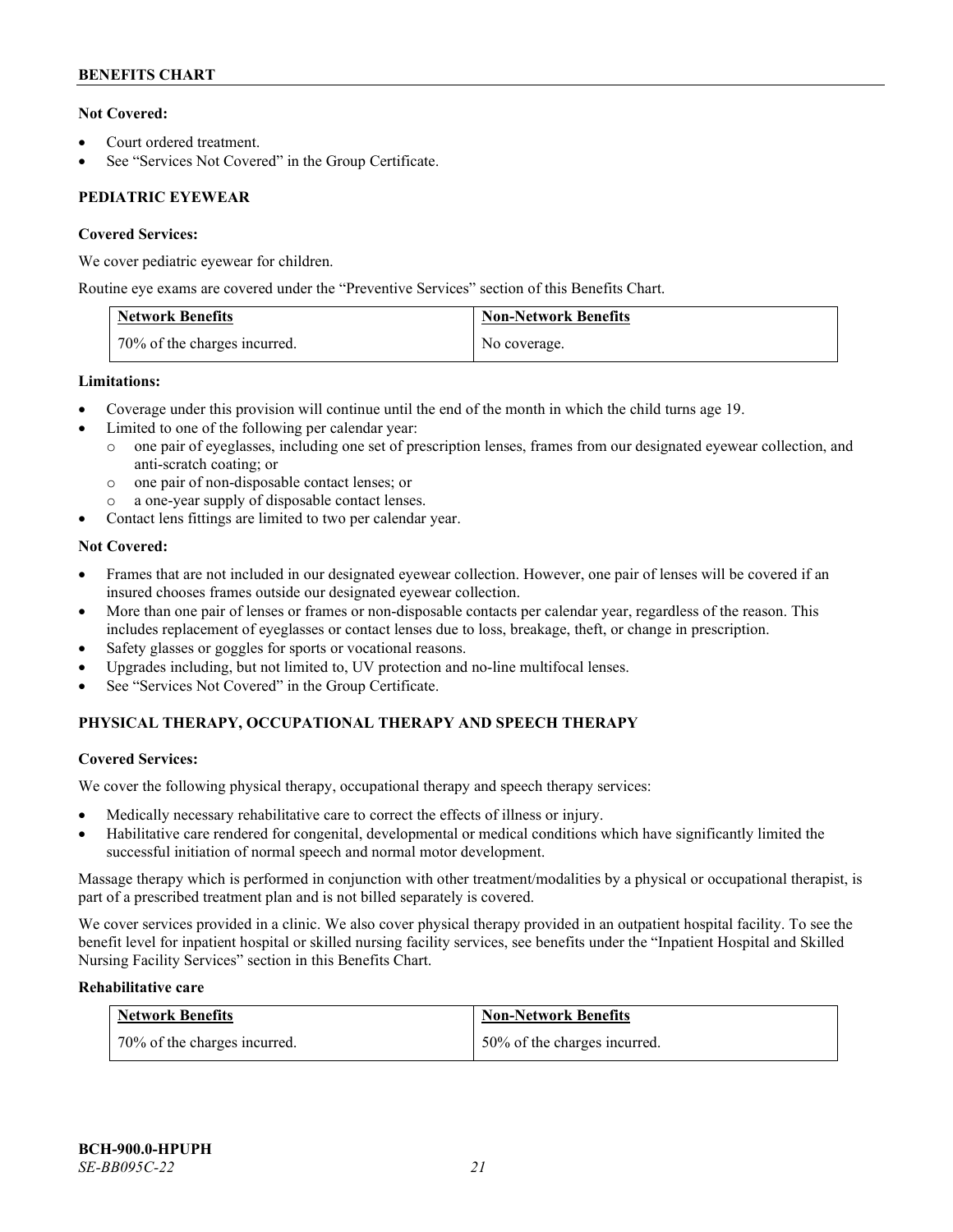### **Habilitative care**

| <b>Network Benefits</b>      | Non-Network Benefits         |
|------------------------------|------------------------------|
| 70% of the charges incurred. | 50% of the charges incurred. |

# **Not Covered:**

- Massage therapy for the purpose of comfort or convenience of the insured.
- See "Services Not Covered" in the Group Certificate.

# **PRE-DIABETES DISEASE MANAGEMENT PROGRAM**

#### **Covered Services:**

If you meet our criteria for coverage, you may qualify for the Pre-diabetes Disease Management program through Omada Health. The program covers group health coaching which focuses on weight loss, exercise, behavior modification and health education at select locations determined by the plan.

| Network Benefits                                            | <b>Non-Network Benefits</b> |
|-------------------------------------------------------------|-----------------------------|
| 100% of the charges incurred.<br>Deductible does not apply. | Not applicable.             |

#### **Not Covered:**

See "Services Not Covered" in the Group Certificate.

# **PRESCRIPTION DRUG SERVICES**

#### **Covered Services:**

We cover prescription drugs and medications, which can be self-administered or are administered in a physician's office. We cover off-label use of formulary drugs to treat cancer if the drug is recognized for the treatment of cancer in an authoritative compendia used by the Medicare program and when an appropriate level of evidence or medical necessity is met.

# **For Network Benefits, drugs and medications must be obtained at a Network Pharmacy.**

**If a copayment is required, you must pay one copayment for each 31-day supply, or portion thereof, unless otherwise indicated below.**

# **Outpatient drugs (except as specified below)**

| <b>Network Benefits</b>                                                                                                                                     | <b>Non-Network Benefits</b>  |
|-------------------------------------------------------------------------------------------------------------------------------------------------------------|------------------------------|
| 70% of the charges incurred for formulary drugs.                                                                                                            | 50% of the charges incurred. |
| Formulary insulin is considered preventive and is not<br>subject to the deductible. In no event will your cost for<br>a formulary insulin drug exceed \$25. |                              |
| Non-formulary drugs are covered at 50% of the<br>charges incurred.                                                                                          |                              |

#### **Mail order drugs**

| <b>Network Benefits</b>                                                                                                                                                                                                                               | <b>Non-Network Benefits</b>                                                                                                |
|-------------------------------------------------------------------------------------------------------------------------------------------------------------------------------------------------------------------------------------------------------|----------------------------------------------------------------------------------------------------------------------------|
| For your convenience, you may also get up to a 93-day<br>supply of outpatient prescription drugs that can be self-<br>administered through the designated mail order service.<br>Specialty drugs are not available through the mail order<br>service. | Mail order drugs are only available through the<br>designated mail order service.<br>See Network mail order drugs benefit. |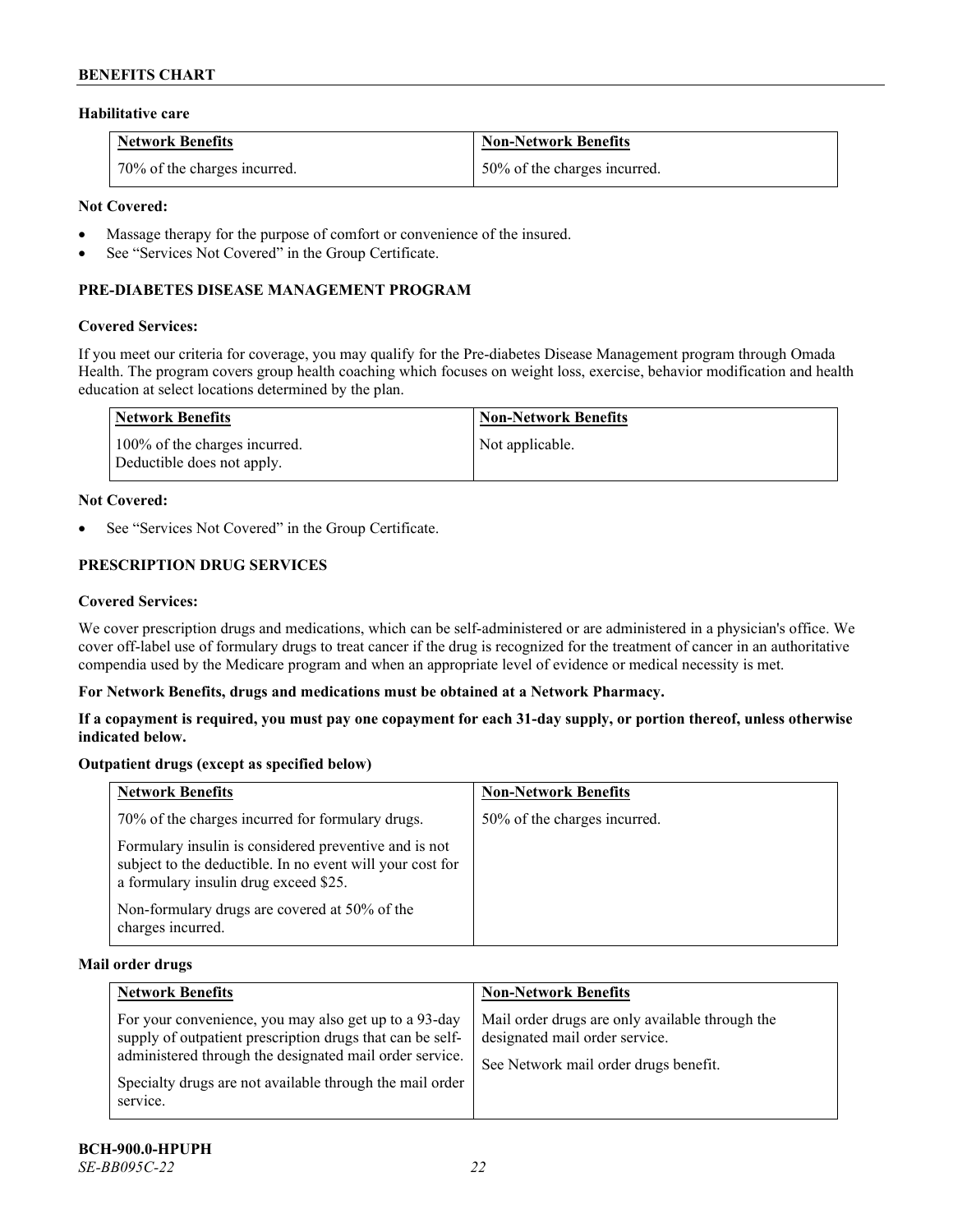# **Specialty drugs that are self-administered**

| <b>Network Benefits</b>                                                                                                                    | <b>Non-Network Benefits</b> |
|--------------------------------------------------------------------------------------------------------------------------------------------|-----------------------------|
| 70% of the charges incurred.                                                                                                               | No coverage.                |
| For Network Benefits, specialty drugs are limited to<br>drugs on the specialty drug list and must be obtained<br>from a designated vendor. |                             |

# **Drugs for treatment of growth deficiency**

| <b>Network Benefits</b>                                                                                                                            | <b>Non-Network Benefits</b>  |
|----------------------------------------------------------------------------------------------------------------------------------------------------|------------------------------|
| 70% of the charges incurred.                                                                                                                       | 50% of the charges incurred. |
| For Network Benefits, growth deficiency drugs are<br>limited to drugs on the specialty drug list and must be<br>obtained from a designated vendor. |                              |

**Tobacco cessation drugs are covered for all FDA-approved tobacco cessation drugs (including over-the-counter drugs) for a minimum of 90 days.** Must be prescribed by a physician or legally authorized health care provider and purchased at a pharmacy.

| <b>Network Benefits</b>                                     | <b>Non-Network Benefits</b>  |
|-------------------------------------------------------------|------------------------------|
| 100% of the charges incurred.<br>Deductible does not apply. | 50% of the charges incurred. |

#### **Contraceptive drugs**

| <b>Network Benefits</b>                                                                                                                                         | <b>Non-Network Benefits</b>  |
|-----------------------------------------------------------------------------------------------------------------------------------------------------------------|------------------------------|
| 100% of the charges incurred for formulary drugs.<br>Deductible does not apply.                                                                                 | 50% of the charges incurred. |
| If a physician requests that a non-formulary<br>contraceptive drug be dispensed as written, the drug<br>will be covered at 100%, not subject to the deductible. |                              |

**ACA preventive medications.** We cover preventive medications currently recommended by USPSTF with an A or B rating if they are prescribed by your medical provider and they are listed on our Commercial ACA Preventive Drug List. Preventive medications are subject to periodic review and modification. Changes would be effective in accordance with the federal rules and reflected in our current medical coverage criteria for preventive care services.

| <b>Network Benefits</b>                                     | <b>Non-Network Benefits</b>  |
|-------------------------------------------------------------|------------------------------|
| 100% of the charges incurred.<br>Deductible does not apply. | 50% of the charges incurred. |

# **Limitations:**

- Certain drugs may require prior authorization as indicated on the formulary. We may require prior authorization for the drug and also the site where the drug will be provided. Certain drugs are subject to our utilization review process and quantity limits as indicated on our formulary.
- Certain non-formulary drugs require prior authorization. In addition, certain drugs may be subject to any quantity limits applied as part of our trial program. The trial drug program applies to new prescriptions for certain drugs which have high toxicity, low tolerance, high costs and/or high potential for waste. Trial drugs are indicated on the formulary and/or the specialty drug list. Your first fill of a trial drug may be limited to less than a month supply. If the drug is well tolerated and effective, you will receive the remainder of your first month supply.
- If an insured requests a brand name drug when there is a generic equivalent, the brand name drug will be covered up to the charge that would apply to the generic drug, minus any required copayment. If a physician requests that a brand name drug be dispensed as written, the drug will be paid at the non-formulary benefit.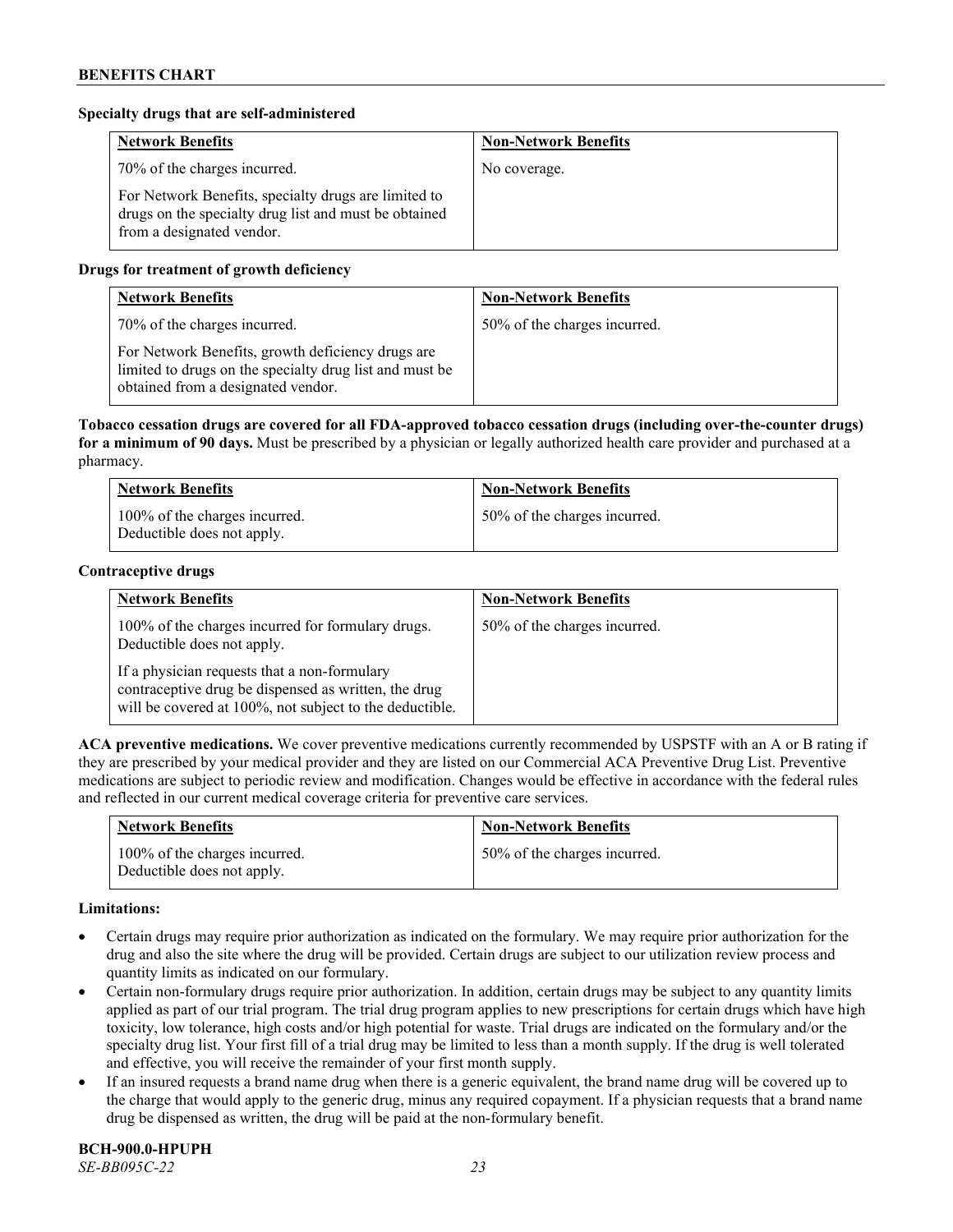- We may require insureds to try over-the-counter (OTC) drug alternatives before approving more costly formulary prescription drugs.
- Unless otherwise specified in the "Prescription Drug Services" section, you may receive up to a 31-day supply per prescription.
- A 93-day supply will be covered and dispensed only at pharmacies that participate in our extended day supply program.
- New prescriptions to treat certain chronic conditions are limited to a 31-day supply.
- No more than a 31-day supply of specialty drugs will be covered and dispensed at a time, unless it is a manufacturer supplied drug that cannot be split that supplies the insured with more than a 31-day supply.

# **Not Covered:**

- Replacement of prescription drugs, medications, equipment and supplies due to loss, damage or theft.
- Nonprescription (over the counter) drugs or medications, including, but not limited to, vitamins, supplements, homeopathic remedies, and non-FDA approved drugs, unless listed on the formulary and prescribed by a physician or legally authorized health care provider under applicable state and federal law. We cover off-label use of drugs to treat cancer as specified in the "Prescription Drug Services" section of this Benefits Chart. This exclusion does not include over-the-counter contraceptives for women as allowed under the Affordable Care Act when the insured obtains a prescription for the item. In addition, if the insured obtains a prescription, this exclusion does not include aspirin to prevent cardiovascular disease for men and women of certain ages; folic acid supplements for women who may become pregnant; fluoride chemoprevention supplements for children without fluoride in their water source; and iron supplements for children ages 6-12 months old who are at risk for anemia.
- All drugs used for sexual dysfunction.
- Fertility drugs.
- Medical cannabis.
- Drugs on the Excluded Drug List. The Excluded Drug List includes select drugs within a therapy class that are not eligible for coverage. This includes drugs that may be excluded for certain indications. The Excluded Drug List is available a[t HealthPartnersUnityPointHealth.com.](https://www.healthpartnersunitypointhealth.com/)
- Drugs that are newly approved by the FDA until they are reviewed and approved by HealthPartners UnityPoint Health Pharmacy and Therapeutics Committee.
- Medical devices approved by the FDA will not be covered under the "Prescription Drug Services" section unless they are on our formulary. Covered medical devices are generally submitted and reimbursed under your medical benefits.
- See "Services Not Covered" in the Group Certificate.

# **PREVENTIVE SERVICES**

# **Applicable definitions:**

**Routine preventive services** are routine healthcare services that include screenings, check-ups and counseling to prevent illness, disease or other health problems before symptoms occur.

**Diagnostic services** are services to help a provider understand your symptoms, diagnose illness and decide what treatment may be needed. They may be the same services that are listed as preventive services, but they are being used as diagnostic services. Your provider will determine if these services are preventive or diagnostic. These services are not preventive if received as part of a visit to diagnose, manage or maintain an acute or chronic medical condition, illness or injury. When that occurs, unless otherwise indicated below, standard deductibles, copayments or coinsurance apply.

# **Covered Services:**

We cover preventive services which meet any of the requirements under the Affordable Care Act (ACA) shown in the bulleted items below. These preventive services are covered at 100% under the network benefits with no deductible, copayments or coinsurance. If a preventive service is not required by the ACA and it is covered at a lower benefit level, it will be specified below. Preventive benefits mandated under the ACA are subject to periodic review and modification. Changes would be effective in accordance with the federal rules. Preventive services mandated by the ACA include:

- Evidence-based items or services that have in effect a rating of A or B in the current recommendations of the United States Preventive Services Task Force with respect to the individual;
- Immunizations for routine use in children, adolescents and adults that have in effect a recommendation from the Advisory Committee on Immunization Practices of the Centers for Disease Control and Prevention with respect to the individual;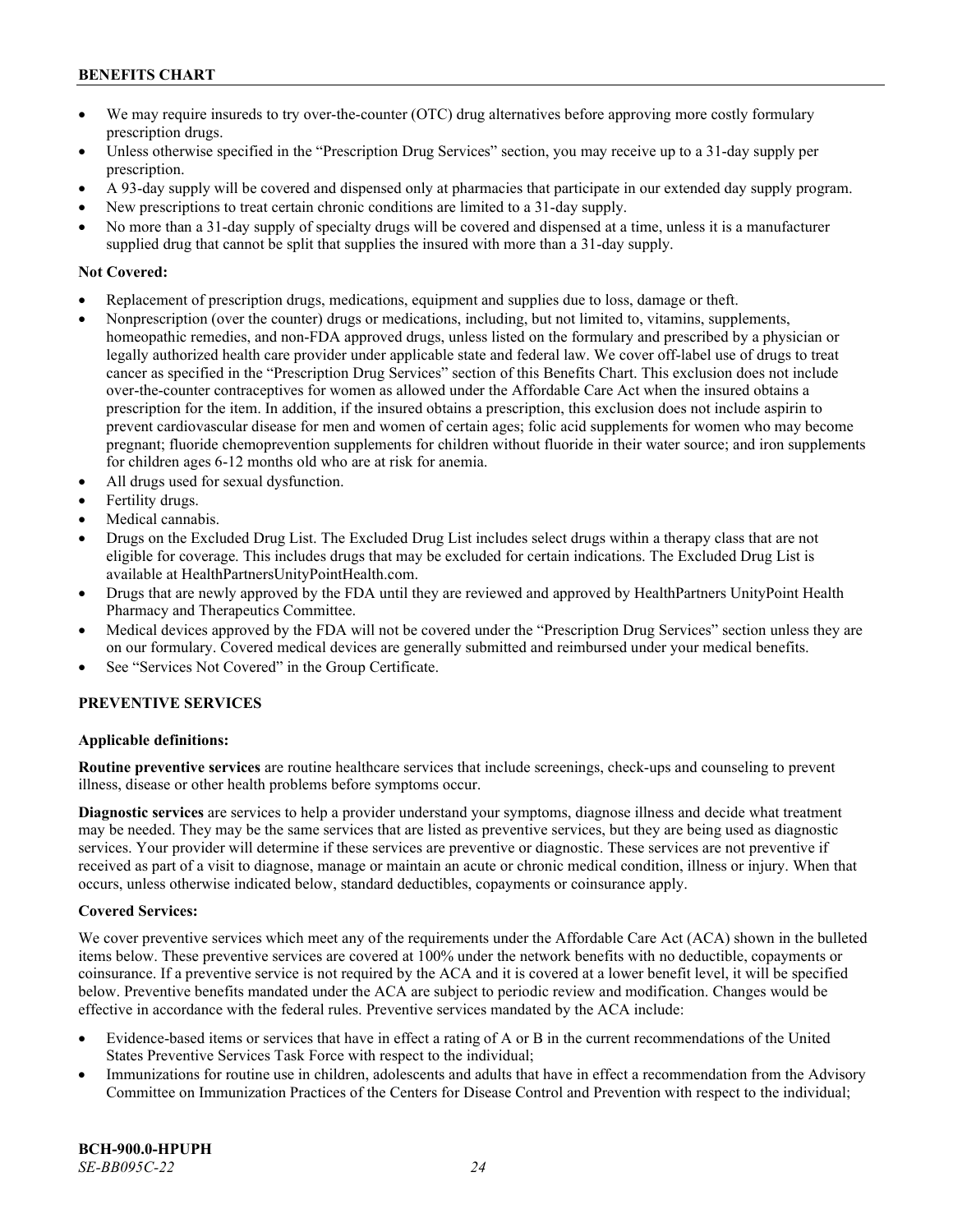- With respect to infants, children and adolescents, evidence-informed preventive care and screenings provided for in comprehensive guidelines supported by the Health Resources and Services Administration; and
- With respect to women, preventive care and screenings provided for in comprehensive guidelines supported by the Health Resources and Services Administration.

Covered services are based on established medical policies, which are subject to periodic review and modification by the medical or dental directors. These medical policies (medical coverage criteria) are available by calling Member Services, or logging on to your account at [HealthPartnersUnityPointHealth.com.](https://www.healthpartnersunitypointhealth.com/)

# **ACA and state mandated preventive services are covered as follows:**

**Routine health exams and periodic health assessments.** A physician or health care provider will counsel you as to how often health assessments are needed based on age, sex and health status. This includes screening and counseling for tobacco use and all FDA approved tobacco cessation medications including over-the-counter drugs (as shown in the "Prescription Drug Services" section).

| <b>Network Benefits</b>                                     | <b>Non-Network Benefits</b>  |
|-------------------------------------------------------------|------------------------------|
| 100% of the charges incurred.<br>Deductible does not apply. | 50% of the charges incurred. |

**Child health supervision services.** This includes pediatric preventive services such as newborn screenings, appropriate immunizations (including HPV immunizations), developmental assessments and laboratory services appropriate to the age of the child from birth to 72 months and appropriate immunizations to age 18.

| <b>Network Benefits</b>                                     | <b>Non-Network Benefits</b>  |
|-------------------------------------------------------------|------------------------------|
| 100% of the charges incurred.<br>Deductible does not apply. | 50% of the charges incurred. |

#### **Routine prenatal care and exams**

| <b>Network Benefits</b>                                     | <b>Non-Network Benefits</b>  |
|-------------------------------------------------------------|------------------------------|
| 100% of the charges incurred.<br>Deductible does not apply. | 50% of the charges incurred. |

**Routine postnatal care.** This includes health exams, assessments, education and counseling relating to the period immediately after childbirth.

| <b>Network Benefits</b>                                     | <b>Non-Network Benefits</b>  |
|-------------------------------------------------------------|------------------------------|
| 100% of the charges incurred.<br>Deductible does not apply. | 50% of the charges incurred. |

**Routine screening procedures for cancer.** This includes colorectal screening or other cancer screenings recommended by the USPSTF with an A or B rating. Women's preventive health services below describe additional routine screening procedures for cancer.

| <b>Network Benefits</b>                                     | <b>Non-Network Benefits</b>  |
|-------------------------------------------------------------|------------------------------|
| 100% of the charges incurred.<br>Deductible does not apply. | 50% of the charges incurred. |

**Professional voluntary family planning services.** This includes services to prevent or delay a pregnancy, including counseling and education. Services must be provided by a licensed provider.

| Network Benefits                                            | <b>Non-Network Benefits</b>  |
|-------------------------------------------------------------|------------------------------|
| 100% of the charges incurred.<br>Deductible does not apply. | 50% of the charges incurred. |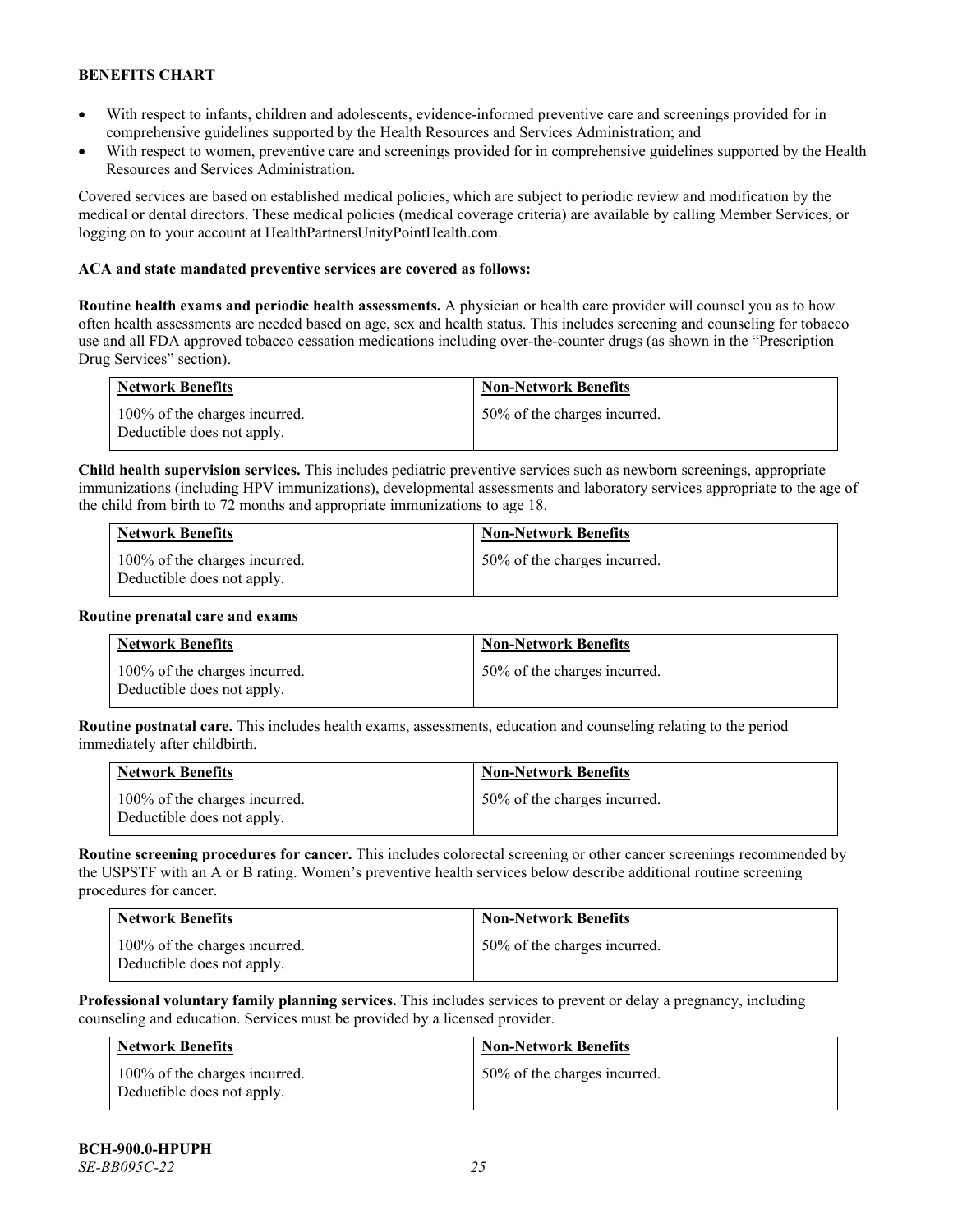#### **Adult immunizations**

| <b>Network Benefits</b>                                     | <b>Non-Network Benefits</b>  |
|-------------------------------------------------------------|------------------------------|
| 100% of the charges incurred.<br>Deductible does not apply. | 50% of the charges incurred. |

**Women's preventive health services.** This includes mammograms, screenings for cervical cancer (pap smears), breast pumps, human papillomavirus (HPV) testing, counseling for sexually transmitted infections, counseling and screening for human immunodeficiency virus (HIV), and all FDA approved contraceptive methods as prescribed by a doctor, sterilization procedures, education and counseling (see the "Prescription Drug Services" section for coverage of oral contraceptive drugs). For women whose family history is associated with an increased risk for BRCA1 or BRCA2 gene mutations, we cover genetic counseling and BRCA screening without cost sharing, if appropriate and as determined by a physician.

| <b>Network Benefits</b>                                     | <b>Non-Network Benefits</b>  |
|-------------------------------------------------------------|------------------------------|
| 100% of the charges incurred.<br>Deductible does not apply. | 50% of the charges incurred. |

**Obesity screening and management.** We cover obesity screening and counseling for all ages during a routine preventive care exam. If you are age 18 or older and have a body mass index of 30 or more, we also cover intensive obesity management to help you lose weight. Your primary care doctor can coordinate these services.

| <b>Network Benefits</b>                                     | <b>Non-Network Benefits</b>  |
|-------------------------------------------------------------|------------------------------|
| 100% of the charges incurred.<br>Deductible does not apply. | 50% of the charges incurred. |

# **In addition to any ACA or state mandated preventive services referenced above, we cover the following eligible services:**

#### **Routine eye and hearing exams**

| <b>Network Benefits</b>                                     | <b>Non-Network Benefits</b>  |
|-------------------------------------------------------------|------------------------------|
| 100% of the charges incurred.<br>Deductible does not apply. | 50% of the charges incurred. |

**Ovarian cancer surveillance tests for women who are at risk. "At risk for ovarian cancer" means (1) having a family** history that includes any of the following: one or more first-degree or second-degree relatives with ovarian cancer, clusters of female relatives with breast cancer or nonpolyposis colorectal cancer; or (2) testing positive for BRCA1 or BRCA2 mutations. "Surveillance tests for ovarian cancer" means annual screening using: CA-125 serum tumor marker testing, transvaginal ultrasound, pelvic examination or other proven ovarian cancer screening tests currently being evaluated by the federal Food and Drug Administration or by the National Cancer Institute.

| <b>Network Benefits</b>                               | <b>Non-Network Benefits</b>                           |
|-------------------------------------------------------|-------------------------------------------------------|
| Coverage level is same as corresponding Network       | Coverage level is same as corresponding Non-Network   |
| Benefits, depending on type of service provided, such | Benefits, depending on type of service provided, such |
| as Diagnostic Imaging Services, Laboratory Services   | as Diagnostic Imaging Services, Laboratory Services   |
| Office Visits for Illness or Injury or Preventive     | Office Visits for Illness or Injury or Preventive     |
| Services.                                             | Services.                                             |

#### **Limitations:**

• Services are not preventive if received as part of a visit to diagnose, manage or maintain an acute or chronic medical condition, illness or injury. When that occurs, unless otherwise indicated above, standard deductibles, copayments or coinsurance apply.

# **Not Covered:**

See "Services Not Covered" in the Group Certificate.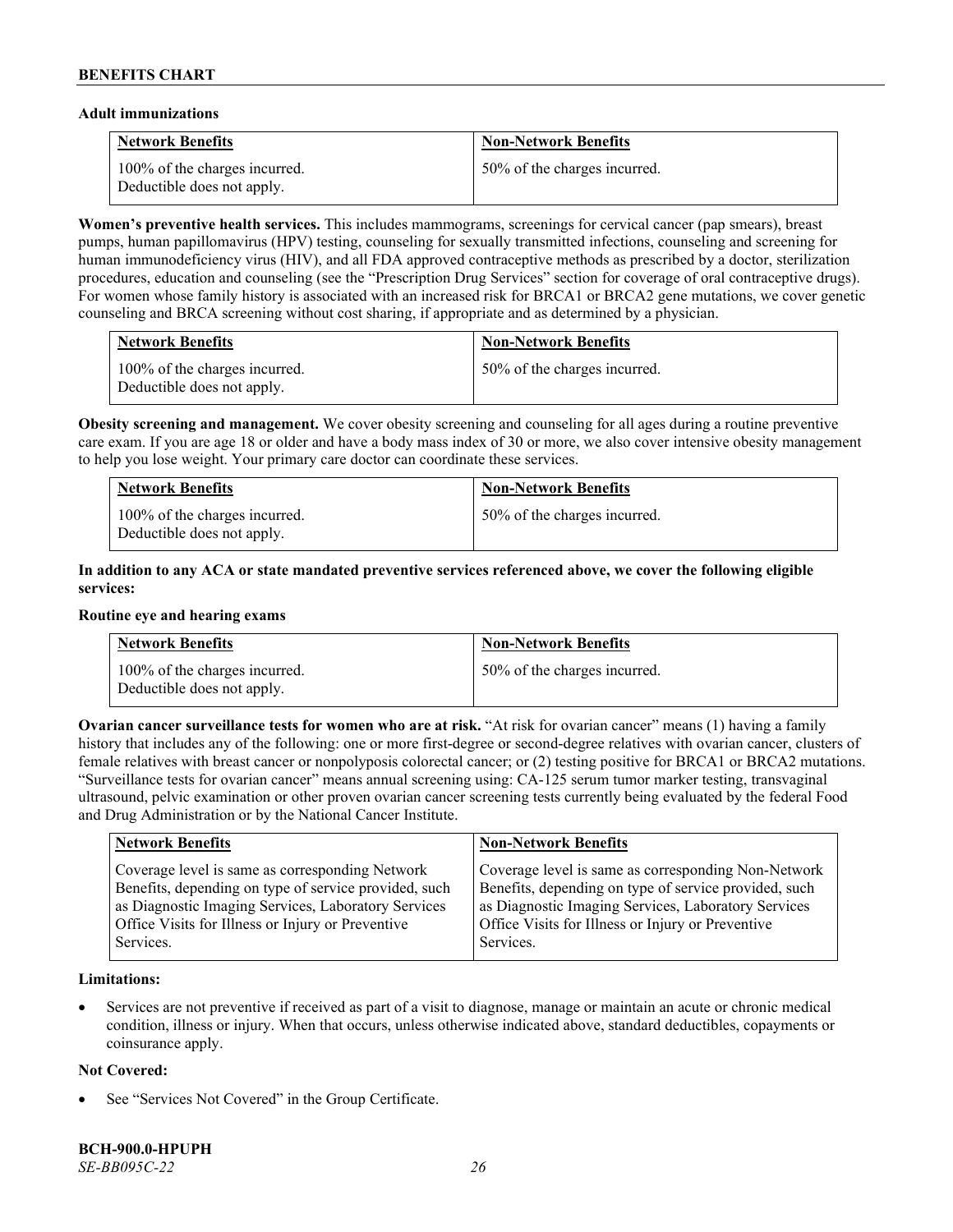# **TELEHEALTH/TELEMEDICINE SERVICES**

# **Definitions:**

**Telehealth, telemedicine, or virtual care.** This is a means of communication between a health care professional and a patient. This includes the use of secure electronic information, imaging, and communication technologies, including:

- interactive audio or audio-video
- interactive audio with store-and-forward technology
- chat-based and email-based systems
- physician-to-physician consultation
- patient education
- data transmission
- data interpretation
- digital diagnostics (algorithm-enabled diagnostic support)
- digital therapeutics (the use of personal health devices and sensors, either alone or in combination with conventional drug therapies, for disease prevention and management)

#### Services can be delivered:

Synchronously: the patient and health care professional are engaging with one another at the same time; or Asynchronously: the patient and health care professional engage with each other at different points in time.

**Telephone visits.** Live, synchronous, interactive encounters over the telephone between a patient and a healthcare provider.

**E-visit or chat-based visits.** Asynchronous online or mobile app encounters to discuss a patient's personal health information, vital signs, and other physiologic data or diagnostic images. The healthcare provider reviews and delivers a consultation, diagnosis, prescription or treatment plan after reviewing the patient's visit information.

**UnityPoint Health Virtual Care:** This is a virtual consult that you may use to receive a diagnosis and treatment for a variety of medical issues through secure video on your computer or phone. You may access the Virtual Care website at [unitypointvirtualcare.org.](https://unitypointvirtualcare.org/landing.htm)

**Virtuwell®.** This is an online service for you to receive a diagnosis and treatment for certain conditions, such as a cold, flu, ear pain and sinus infections. You may access the Virtuwell website at [Virtuwell.com.](https://www.virtuwell.com/)

**Video visits.** Live, synchronous, interactive encounters using secure web-based video between a patient and a healthcare provider.

# **Covered Services:**

The Plan covers the following methods of receiving care for services that would be eligible under the Plan if the service were provided in person.

#### **Scheduled telephone visits**

| <b>Network Benefits</b>      | <b>Non-Network Benefits</b>  |
|------------------------------|------------------------------|
| 70% of the charges incurred. | 50% of the charges incurred. |

#### **E-visits**

#### **UnityPoint Health Virtual Care – available a[t unitypointvirtualcare.org](http://www.unitypointvirtualcare.org/)**

| <b>Network Benefits</b>       | <b>Non-Network Benefits</b> |
|-------------------------------|-----------------------------|
| 100% of the charges incurred. | Not applicable.             |

# **Access to online care through Virtuwell at [Virtuwell.com](http://www.virtuwell.com/)**

| <b>Network Benefits</b>       | <b>Non-Network Benefits</b> |
|-------------------------------|-----------------------------|
| 100% of the charges incurred. | Not applicable.             |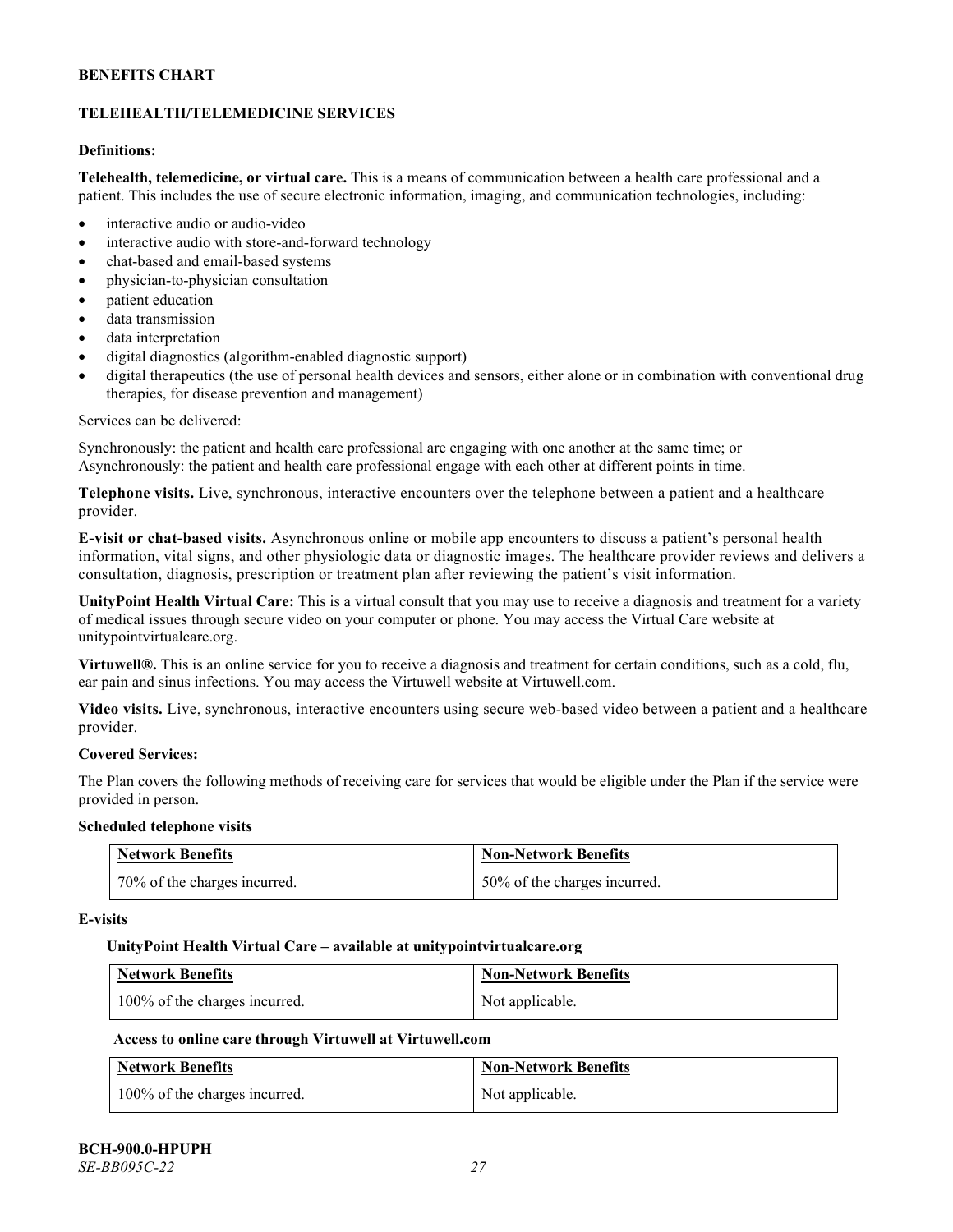### **All other e-visits**

| Network Benefits             | <b>Non-Network Benefits</b>  |
|------------------------------|------------------------------|
| 70% of the charges incurred. | 50% of the charges incurred. |

#### **Video visits**

| <b>Network Benefits</b>                                 | <b>Non-Network Benefits</b>                           |
|---------------------------------------------------------|-------------------------------------------------------|
| Coverage level is same as corresponding network         | Coverage level is same as corresponding Non-Network   |
| benefit, depending on type of service provided, such as | Benefits, depending on type of service provided, such |
| Office Visits for Illness or Injury, Inpatient or       | as Office Visits for Illness or Injury, Inpatient or  |
| Outpatient Hospital Services.                           | Outpatient Hospital Services.                         |

#### **Not Covered:**

See "Services Not Covered" in the Group Certificate.

# **TRANSPLANT SERVICES**

#### **Applicable definitions:**

**Autologous.** This is when the source of cells is from the individual's own marrow or stem cells.

**Allogeneic.** This is when the source of cells is from a related or unrelated donor's marrow or stem cells.

**Autologous bone marrow transplant.** This is when the bone marrow is harvested from the individual and stored. The patient undergoes treatment which includes tumor ablation with high-dose chemotherapy and/or radiation. The bone marrow is reinfused (transplanted).

**Allogeneic bone marrow transplant.** This is when the bone marrow is harvested from the related or unrelated donor and stored. The patient undergoes treatment which includes tumor ablation with high-dose chemotherapy and/or radiation. The bone marrow is reinfused (transplanted).

**Autologous/allogeneic stem cell support.** This is a treatment process that includes stem cell harvest from either bone marrow or peripheral blood, tumor ablation with high-dose chemotherapy and/or radiation, stem cell reinfusion, and related care. Autologous/allogeneic bone marrow transplantation and high dose chemotherapy with peripheral stem cell rescue/support are considered to be autologous/allogeneic stem cell support.

**Designated transplant center.** This is any health care provider, group or association of health care providers designated by us to provide services, supplies or drugs for specified transplants for our insureds.

**Transplant services.** This is transplantation (including retransplants) of the human organs or tissue listed below, including all related post-surgical treatment, follow-up care and drugs and multiple transplants for a related cause. Transplant services do not include other organ or tissue transplants or surgical implantation of mechanical devices functioning as a human organ, except surgical implantation of an FDA approved ventricular assist device (VAD) or total artificial heart, functioning as a temporary bridge to heart transplantation.

Prior authorization is required prior to consultation to support coordination of care and benefits.

# **Covered Services:**

We cover eligible transplant services (as defined above) while you are covered under this Benefits Chart. Transplants that will be considered for coverage are limited to the following:

- Kidney transplants for end-stage disease.
- Cornea transplants for end-stage disease.
- Heart transplants for end-stage disease.
- Lung transplants or heart/lung transplants for: (1) primary pulmonary hypertension; (2) Eisenmenger's syndrome; (3) endstage pulmonary fibrosis; (4) alpha 1 antitrypsin disease; (5) cystic fibrosis; and (6) emphysema.
- Liver transplants for: (1) biliary atresia in children; (2) primary biliary cirrhosis; (3) post-acute viral infection (including hepatitis A, hepatitis B antigen e negative and hepatitis C) causing acute atrophy or post-necrotic cirrhosis; (4) primary sclerosing cholangitis; (5) alcoholic cirrhosis; and (6) hepatocellular carcinoma.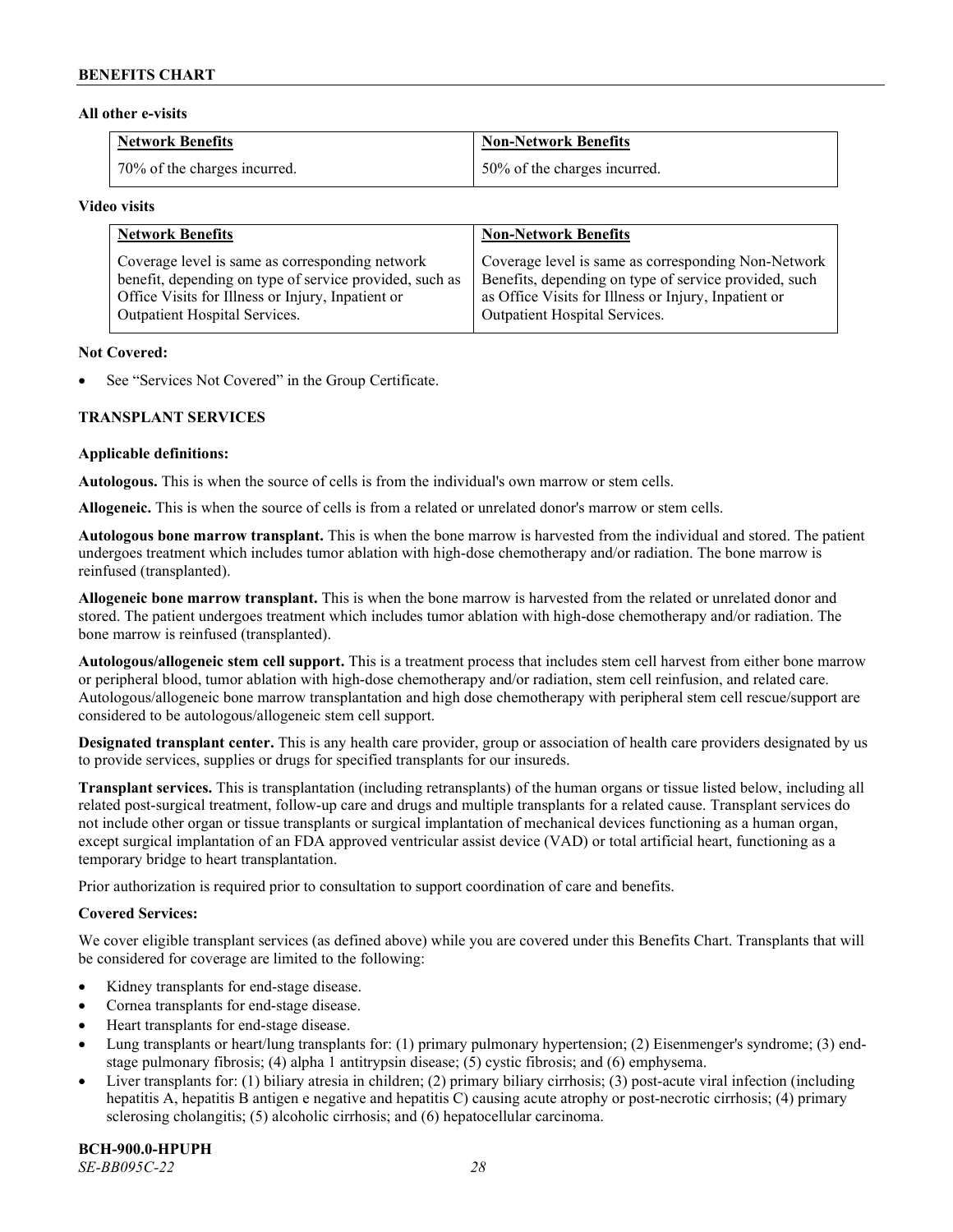- Allogeneic bone marrow transplants or peripheral stem cell support associated with high dose chemotherapy for: (1) acute myelogenous leukemia; (2) acute lymphocytic leukemia; (3) chronic myelogenous leukemia; (4) severe combined immunodeficiency disease; (5) Wiskott-Aldrich syndrome; (6) aplastic anemia; (7) sickle cell anemia; (8) non-relapsed or relapsed non-Hodgkin's lymphoma; (9) multiple myeloma; and (10) testicular cancer.
- Autologous bone marrow transplants or peripheral stem cell support associated with high-dose chemotherapy for: (1) acute leukemias; (2) non-Hodgkin's lymphoma; (3) Hodgkin's disease; (4) Burkitt's lymphoma; (5) neuroblastoma; (6) multiple myeloma; (7) chronic myelogenous leukemia; and (8) non-relapsed non-Hodgkin's lymphoma.
- Pancreas transplants for simultaneous pancreas-kidney transplants for diabetes, pancreas after kidney, living related segmental simultaneous pancreas kidney transplantation and pancreas transplant alone.

To receive Network Benefits, charges for transplant services must be incurred at a designated transplant center.

The transplant-related treatment provided, including expenses incurred for directly related donor services, shall be subject to and in accordance with the provisions, limitations, maximums and other terms of this Benefits Chart.

Medical and hospital expenses of the donor are covered only when the recipient is an insured and the transplant and directly related donor expenses have been prior authorized for coverage. Treatment of medical complications that may occur to the donor are not covered. Donors are not considered insureds, and are therefore not eligible for the rights afforded to insureds under the Group Certificate.

The list of eligible transplant services and coverage determinations are based on established medical policies, which are subject to periodic review and modifications by the medical director

| <b>Network Benefits</b>                          | <b>Non-Network Benefits</b>                          |
|--------------------------------------------------|------------------------------------------------------|
| See Network Inpatient Hospital Services benefit. | See Non-Network Inpatient Hospital Services benefit. |

#### **Transplant Travel Benefit for Network Benefits**

We may provide travel and lodging when an insured needs a transplant and a designated transplant center is greater than 100 miles from the insured's primary address.

This benefit is subject to our medical policies (medical coverage criteria). Coverage criteria are available by calling Member Services, or logging on to your account at [HealthPartnersUnityPointHealth.com.](https://www.healthpartnersunitypointhealth.com/)

When submitting receipts for travel and, lodging, the insured will need to attach a letter explaining that the receipts are in conjunction with an authorized organ or bone marrow transplant and include the recipient's name and member ID number or complete a lodging and travel claim form with the receipts.

| <b>Network Benefits</b>                                                                                                                                                                                                                                 | <b>Non-Network Benefits</b> |
|---------------------------------------------------------------------------------------------------------------------------------------------------------------------------------------------------------------------------------------------------------|-----------------------------|
| Transplant travel benefits are covered under the<br>Network transplant services benefit.                                                                                                                                                                | No coverage.                |
| Expenses for travel and lodging for the insured (the<br>transplant recipient) and one adult companion, or up to<br>two companions for a transplant recipient who is a<br>minor dependent, may be covered up to a maximum of<br>\$10,000 per transplant. |                             |
| Lodging coverage is limited to \$100 per day.                                                                                                                                                                                                           |                             |

# **Not Covered:**

- We consider the following transplants to be investigative and do not cover them: surgical implantation of mechanical devices functioning as a permanent substitute for human organ, non-human organ implants and/or transplants and other transplants not specifically listed in this Benefits Chart.
- See "Services Not Covered" in the Group Certificate.